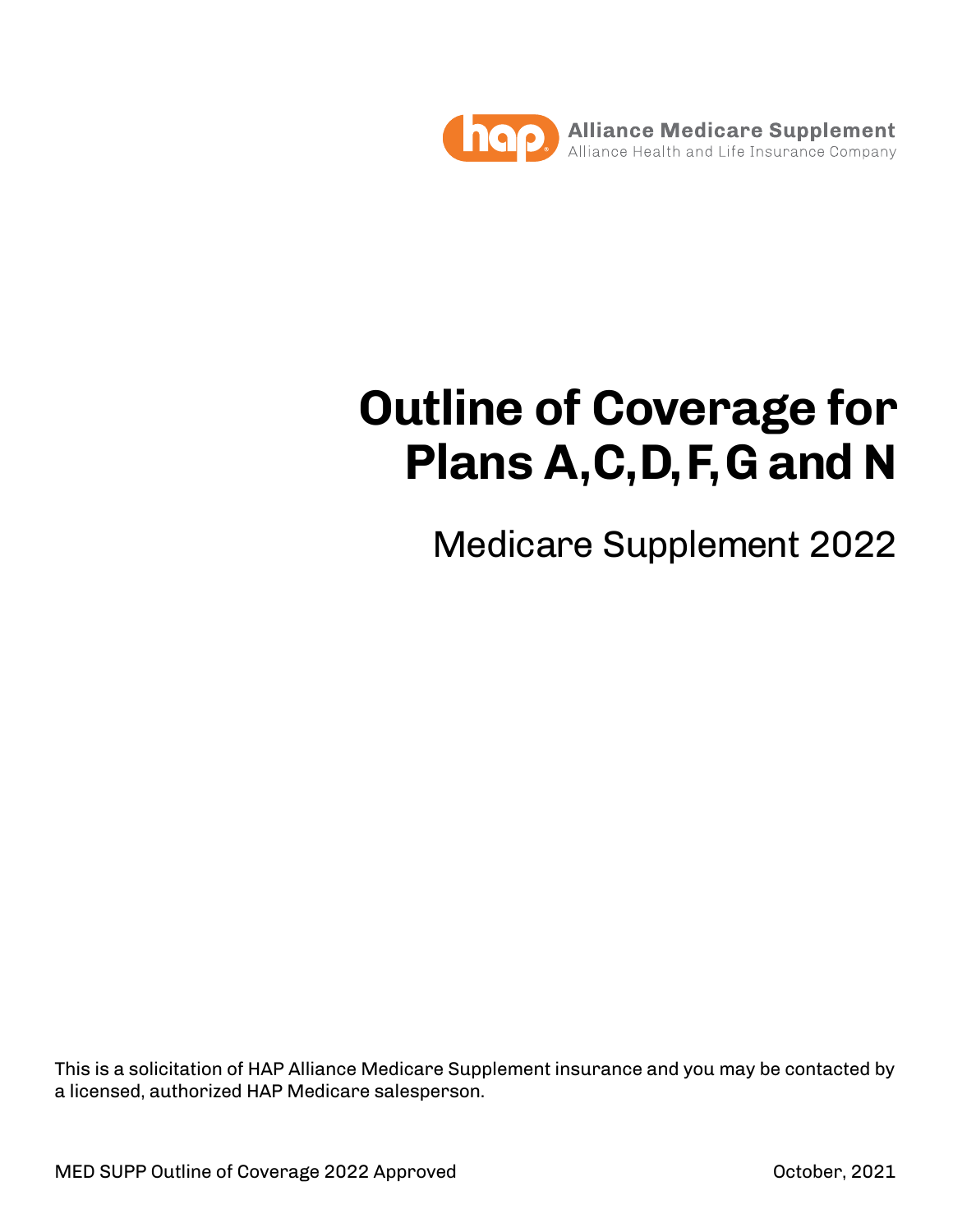# **Understanding Your Options.**

Health Alliance Plan (HAP) offers many resources to help you make sense of important Medicare decisions.

In this booklet, you'll find important premium information, as well as details on Alliance Medicare Supplement Plans and extras you can expect when you decide on a HAP Medicare Solution.

# **Need help choosing a plan? Call (833) 923-1797 (TTY: 711)**

8 a.m. to 8 p.m. ET, seven days a week (Oct. 1 – March 31) 8 a.m. to 6 p.m. ET, Monday through Friday (April 1 – Sept. 30)

# **Alliance Medicare Supplement premiums.**

The following charts can help you determine your Alliance Medicare Supplement plan premium.

For Alliance Medicare Supplement plans, certain factors may affect your monthly premium. Your premium is based on your age, gender and whether you use tobacco.

#### **How to estimate your monthly premium:**

Premium rates are subject to Underwriting approval. Rates shown are for both Standard and Preferred for Smoker and Non-smoker\*. Notification of rate and approval are sent by mail within 10 business days following receipt of application.

Refer to the charts inside and follow these steps:

#### **1. Select the chart for Non-smoker or Smoker**

#### **2. Choose your plan: A, C, D, F, G or N**

To apply for Guarantee Issue for loss of coverage, please select Plan A, C, D, F or G. Guarantee Issue for loss of coverage is not offered on Plan N with Health Alliance Plan.

#### **3. Scan for your age**

(as of January 1, 2022)

#### **4. Select Male or Female**

If you selected a Dental/Vision Package, you will need to add the cost of the package selected to the medical rate.

\*Standard and Preferred rates may be given outside the special election period and subject to claims experience and health status.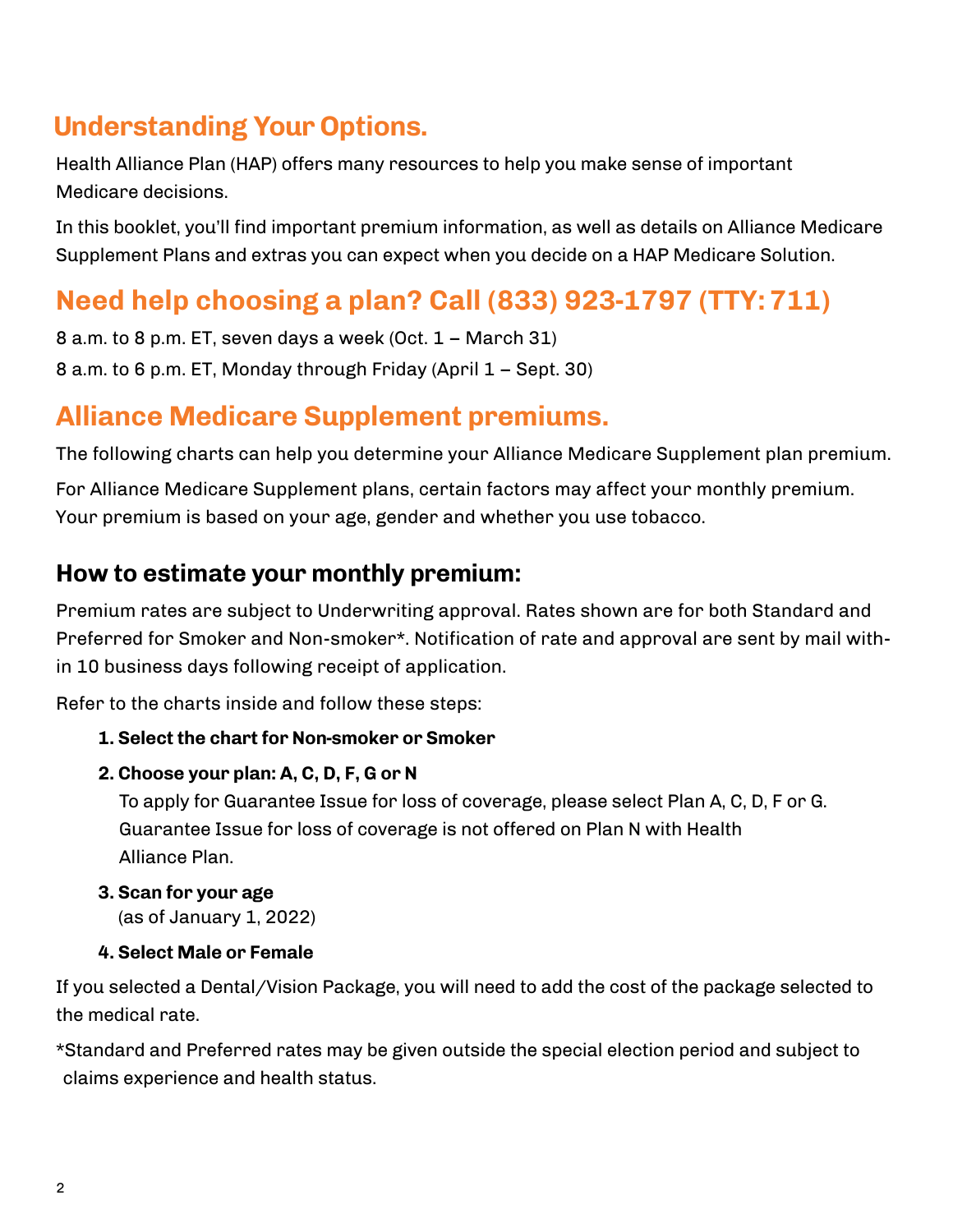## **Extra Value:**

#### **Fitness membership**

The Peerfit® Move program provides members with access to memberships at participating fitness centers at no cost.

#### **Dental and Vision Package options**

These optional dental and vision packages can be purchased with any HAP Medicare Supplement plan. Dental services must be provided by a Delta Dental PPO Dentist or Delta Dental Premier Dentist. You must use a Delta Dental participating provider in Michigan, Indiana or Ohio to maximize your benefits. Vision services must be provided by an Eyemed Insight network provider. Please see Eyemed's online provider locator to find a Eyemed Insight network provider. Members may be required to pay the full retail cost for services received out of network.

Optional Dental and Vision Packages:

 PACKAGE 1 - \$27.36 additional monthly premium plan PACKAGE 2 - \$48.42 additional monthly premium plan PACKAGE 3 - \$51.78 additional monthly premium plan

#### **Household discount**

A \$10/month household discount may apply and is not included in rates shown. Household members may be eligible for a discount when both are enrolled in a HAP Medicare Supplement Plan. Household discount is only available to those that apply after January 1, 2020.

This amount will be included on the billing statement you receive in December for January 2022. The entire amount due will include your premium payment plus Michigan's state tax.

We can only raise your premium if we raise the premium for all policies like yours in this state with a 30-day written notice.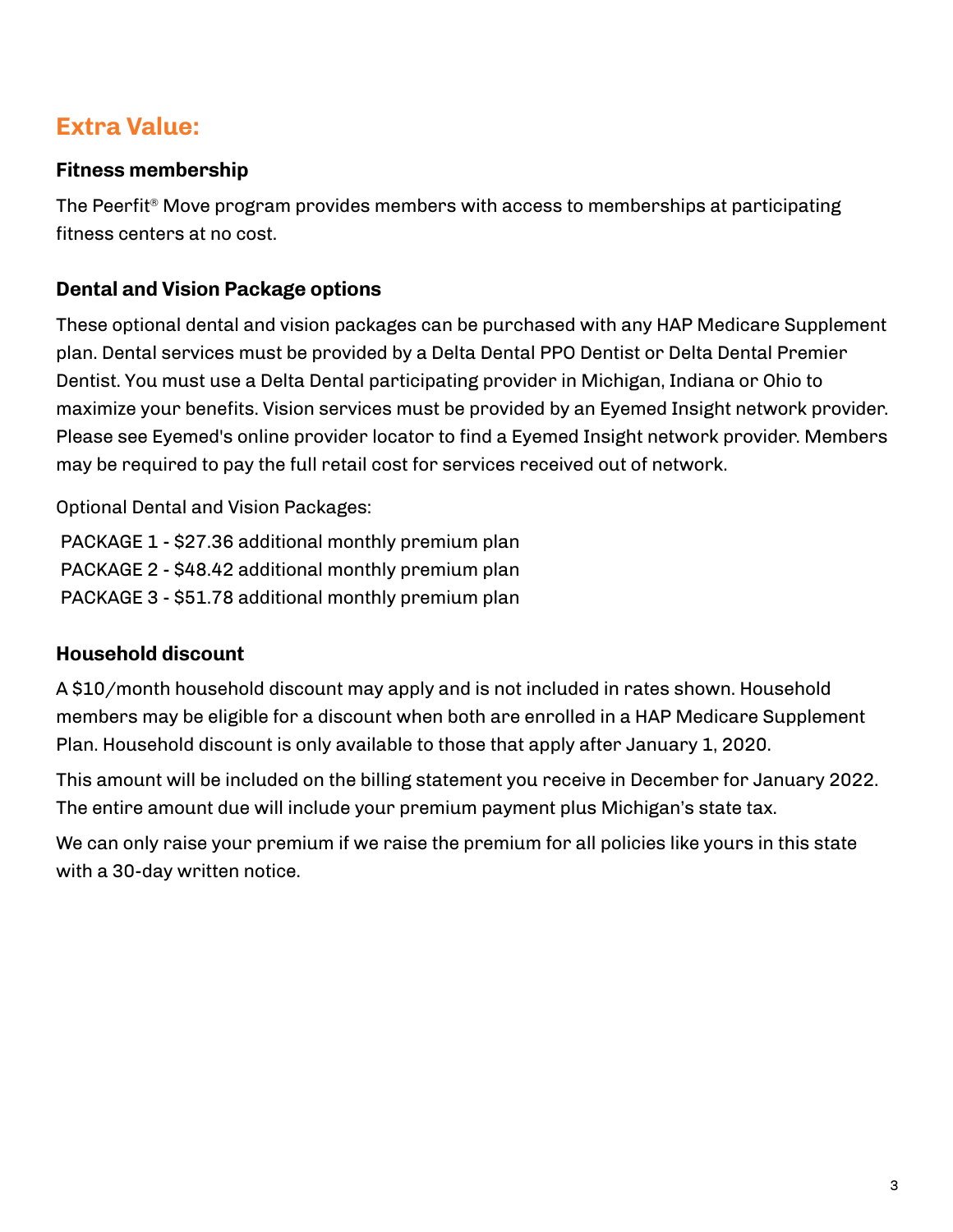# **Important things to know about Alliance Medicare Supplement.**

#### **Policy replacement**

If you are replacing another health insurance policy, do not cancel it until you have actually received your new policy and are sure you want to keep it.

## **Disclosure**

Use the charts in the booklet to compare benefits and premiums among policies, certificates and contracts.

## **Please read your policy very carefully**

This booklet is only an outline describing your policy's most important features. The policy is your insurance contract. You should read the policy itself to understand all your rights and duties as well as those of your insurance company.

# **Right to return policy**

**By paying your premium, you attest your rate and waive the right to appeal/cancel.** If you find that you are not satisfied with your policy, you may call us at: (800) 873-7526 or you may return the policy to:

**HAP Membership & Billing Government Programs 1414 E. Maple Road Troy, MI 48083**

If you send the policy back to us within 30 days after you receive it, we will treat the policy as if it had never been issued and return all of your payments.

## **Fill out the application completely**

When you fill out the application for your new policy, be sure to answer all questions about your medical and health history truthfully and completely. Health Alliance Plan reserves the right to cancel your policy and refuse to pay any claims if you leave out or falsify important medical information. Review the application carefully before you sign it. Be certain that all information has been properly recorded.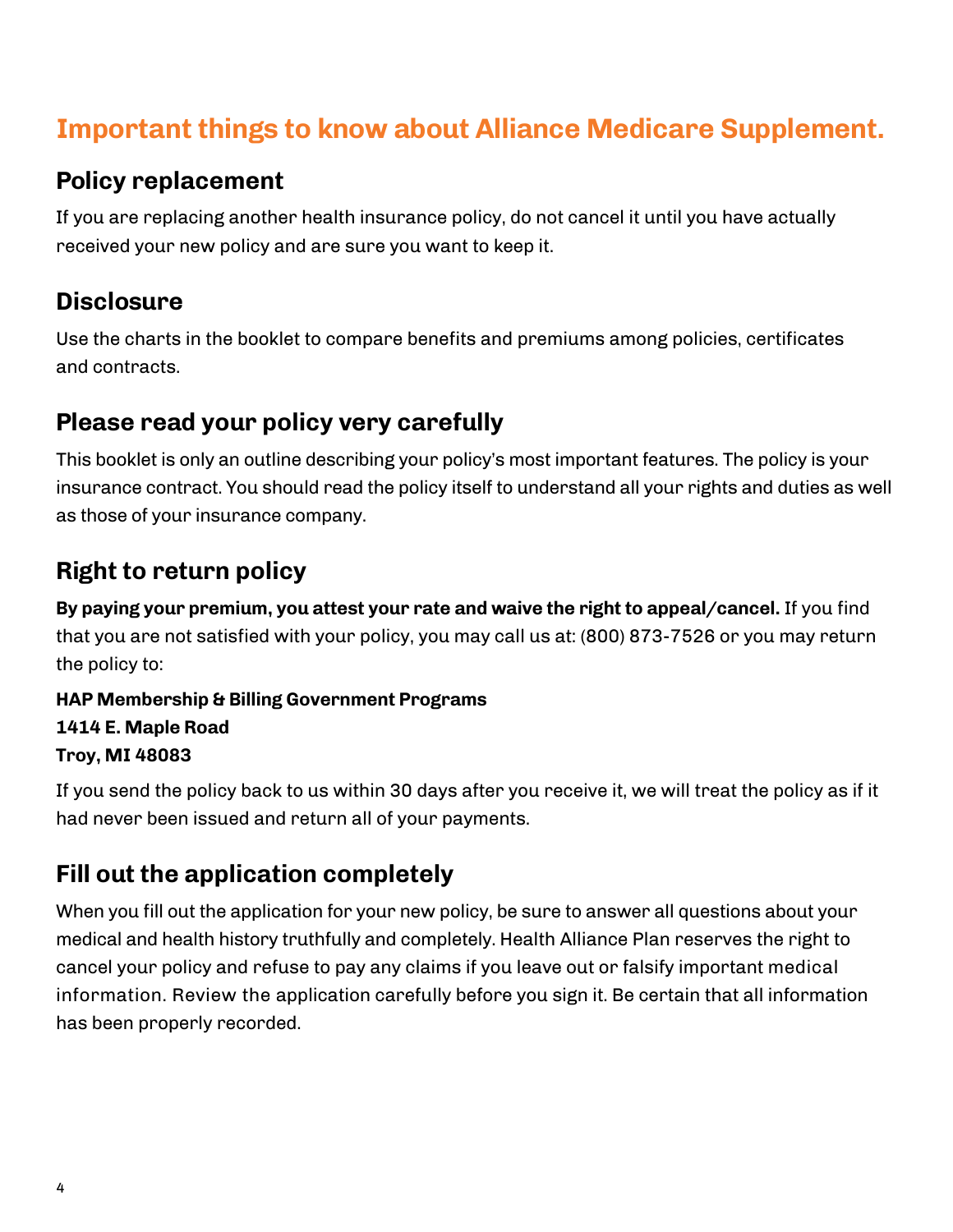## **Dental and Vision Package policy notice**

This policy does not automatically include dental/vision coverage. Failure to pay the total premium on either medical or dental and vision will result in termination of both policies. You must pay your plan premiums to continue being a member of our plan. If you selected the optional dental benefit (Package 1, 2 or 3), your plan premiums include the additional amount you pay each month for these extra benefits.

Enrollees that select enrollment in a dental and vision package on the Alliance Medicare Supplement application will have the same effective date as the Medicare Supplement plan. To add a dental and vision package, request must be made within 30 days of the Medicare Supplement effective date and it will be effective 1st of the month following the received request.

Members who are currently enrolled in the MS 50 dental plan will automatically move to the Dental/ Vision Package Option 1 in 2022. Members who are currently enrolled in the MS 70 dental plan will automatically move to the Dental/Vision Package Option 2 in 2022. Package 3 is a new PPO narrow network plan that offers extensive dental coverage on a limited provider network. Please consult the Delta Dental Provider Directory to ensure your Provider participates in the PPO Network. Dental will no longer be sold as a standalone package, all dental and vision services are a bundled optional supplemental benefit package with an additional premium.

Members can disenroll from the optional dental and vision benefits any time of the year, the disenrollment will be effective the 1st of the following month.

Existing members can enroll and change their dental and vision option from October 1 through December 31 for a January 1 effective date. Please contact Customer Service at 800-873-7526 (TTY: 711) to enroll in the optional dental plan.

## **Notice**

This policy may not fully cover all of your medical costs. Neither Alliance Medicare Supplement nor its agents are connected with Medicare and are not connected with or endorsed by the United States government or the federal Medicare program. This outline of coverage does not give all the details of Medicare coverage. Contact your local Social Security office or consult the booklet "Medicare & You" for more details.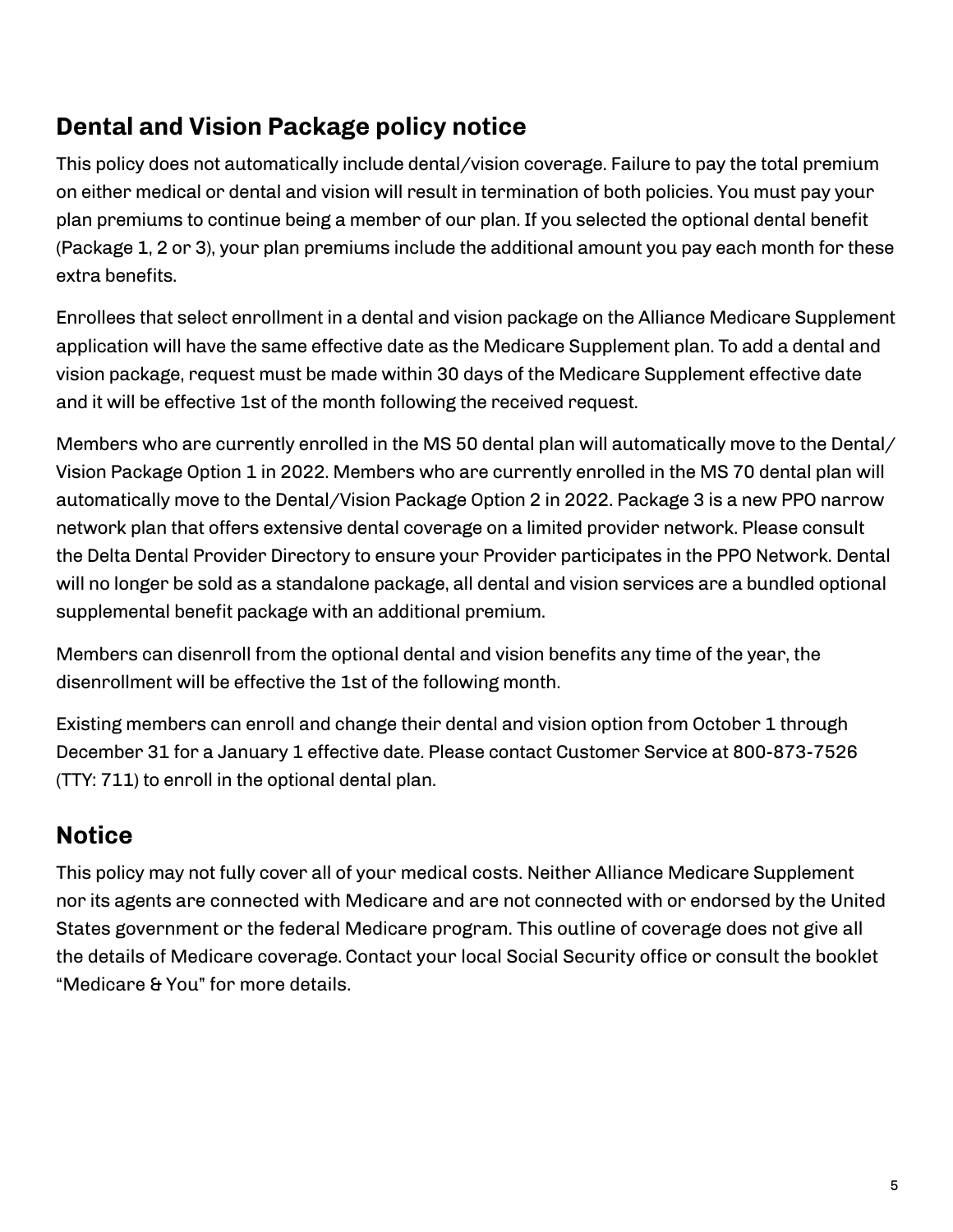# **Premium information - Preferred Non-smoker and Smoker**

|                 | <b>Plan A</b><br>Non-smoker |               | <b>Plan C</b><br><b>Non-smoker</b> |               | <b>Plan D</b><br><b>Non-smoker</b> |        |             | <b>Plan F</b><br><b>Non-smoker</b> |             | <b>Plan G</b><br><b>Non-smoker</b> | <b>Plan N</b><br><b>Non-smoker</b> |               |
|-----------------|-----------------------------|---------------|------------------------------------|---------------|------------------------------------|--------|-------------|------------------------------------|-------------|------------------------------------|------------------------------------|---------------|
| Age             | <b>Male</b>                 | <b>Female</b> | <b>Male</b>                        | <b>Female</b> | <b>Male</b>                        | Female | <b>Male</b> | <b>Female</b>                      | <b>Male</b> | <b>Female</b>                      | <b>Male</b>                        | <b>Female</b> |
| 64 and<br>under | \$492                       | \$455         | \$698                              | \$648         | N/A                                | N/A    | \$663       | \$615                              | \$468       | \$428                              | \$404                              | \$375         |
| 65              | \$142                       | \$133         | \$204                              | \$189         | \$131                              | \$120  | \$194       | \$180                              | \$135       | \$125                              | \$117                              | \$108         |
| 66              | \$147                       | \$137         | \$211                              | \$195         | \$134                              | \$124  | \$201       | \$186                              | \$140       | \$130                              | \$121                              | \$113         |
| 67              | \$152                       | \$141         | \$218                              | \$202         | \$139                              | \$127  | \$207       | \$192                              | \$144       | \$134                              | \$125                              | \$116         |
| 68              | \$157                       | \$145         | \$225                              | \$209         | \$143                              | \$133  | \$214       | \$199                              | \$148       | \$138                              | \$128                              | \$120         |
| 69              | \$163                       | \$151         | \$233                              | \$216         | \$147                              | \$137  | \$222       | \$205                              | \$153       | \$143                              | \$134                              | \$123         |
| 70              | \$170                       | \$157         | \$243                              | \$225         | \$154                              | \$144  | \$230       | \$214                              | \$161       | \$149                              | \$139                              | \$129         |
| 71              | \$176                       | \$162         | \$252                              | \$233         | \$159                              | \$148  | \$238       | \$222                              | \$166       | \$155                              | \$145                              | \$133         |
| 72              | \$181                       | \$168         | \$259                              | \$240         | \$164                              | \$152  | \$246       | \$228                              | \$172       | \$159                              | \$149                              | \$138         |
| 73              | \$186                       | \$173         | \$268                              | \$249         | \$170                              | \$158  | \$255       | \$236                              | \$177       | \$164                              | \$154                              | \$143         |
| 74              | \$194                       | \$179         | \$277                              | \$257         | \$176                              | \$163  | \$264       | \$244                              | \$184       | \$171                              | \$159                              | \$148         |
| 75              | \$202                       | \$187         | \$289                              | \$269         | \$184                              | \$170  | \$274       | \$255                              | \$191       | \$178                              | \$166                              | \$154         |
| 76              | \$208                       | \$192         | \$299                              | \$277         | \$189                              | \$176  | \$284       | \$263                              | \$198       | \$183                              | \$172                              | \$159         |
| 77              | \$215                       | \$200         | \$309                              | \$287         | \$196                              | \$182  | \$293       | \$272                              | \$205       | \$190                              | \$177                              | \$165         |
| 78              | \$223                       | \$206         | \$319                              | \$296         | \$203                              | \$188  | \$304       | \$281                              | \$211       | \$196                              | \$184                              | \$170         |
| 79              | \$230                       | \$213         | \$330                              | \$306         | \$209                              | \$194  | \$313       | \$291                              | \$219       | \$203                              | \$189                              | \$176         |
| 80              | \$240                       | \$223         | \$345                              | \$320         | \$219                              | \$203  | \$326       | \$303                              | \$229       | \$211                              | \$198                              | \$183         |
| 81              | \$248                       | \$230         | \$356                              | \$330         | \$226                              | \$209  | \$338       | \$313                              | \$235       | \$219                              | \$205                              | \$189         |
| 82              | \$256                       | \$238         | \$368                              | \$341         | \$234                              | \$215  | \$350       | \$324                              | \$244       | \$226                              | \$211                              | \$195         |
| 83              | \$266                       | \$246         | \$379                              | \$353         | \$241                              | \$224  | \$360       | \$335                              | \$251       | \$233                              | \$219                              | \$203         |
| 84              | \$273                       | \$254         | \$392                              | \$364         | \$250                              | \$230  | \$373       | \$346                              | \$261       | \$241                              | \$226                              | \$209         |
| 85 Plus         | \$342                       | \$317         | \$491                              | \$455         | \$311                              | \$289  | \$466       | \$432                              | \$326       | \$302                              | \$283                              | \$261         |

Medicare members younger than age 65 are eligible for Plans A and C. Medicare beneficiaries younger than age 65 are eligible to apply for Plan G after 1/1/2020.

Note: You must be eligible for Medicare before 1/1/2020 to select Plan C and Plan F.

The rates shown above are Preferred Non-smoker.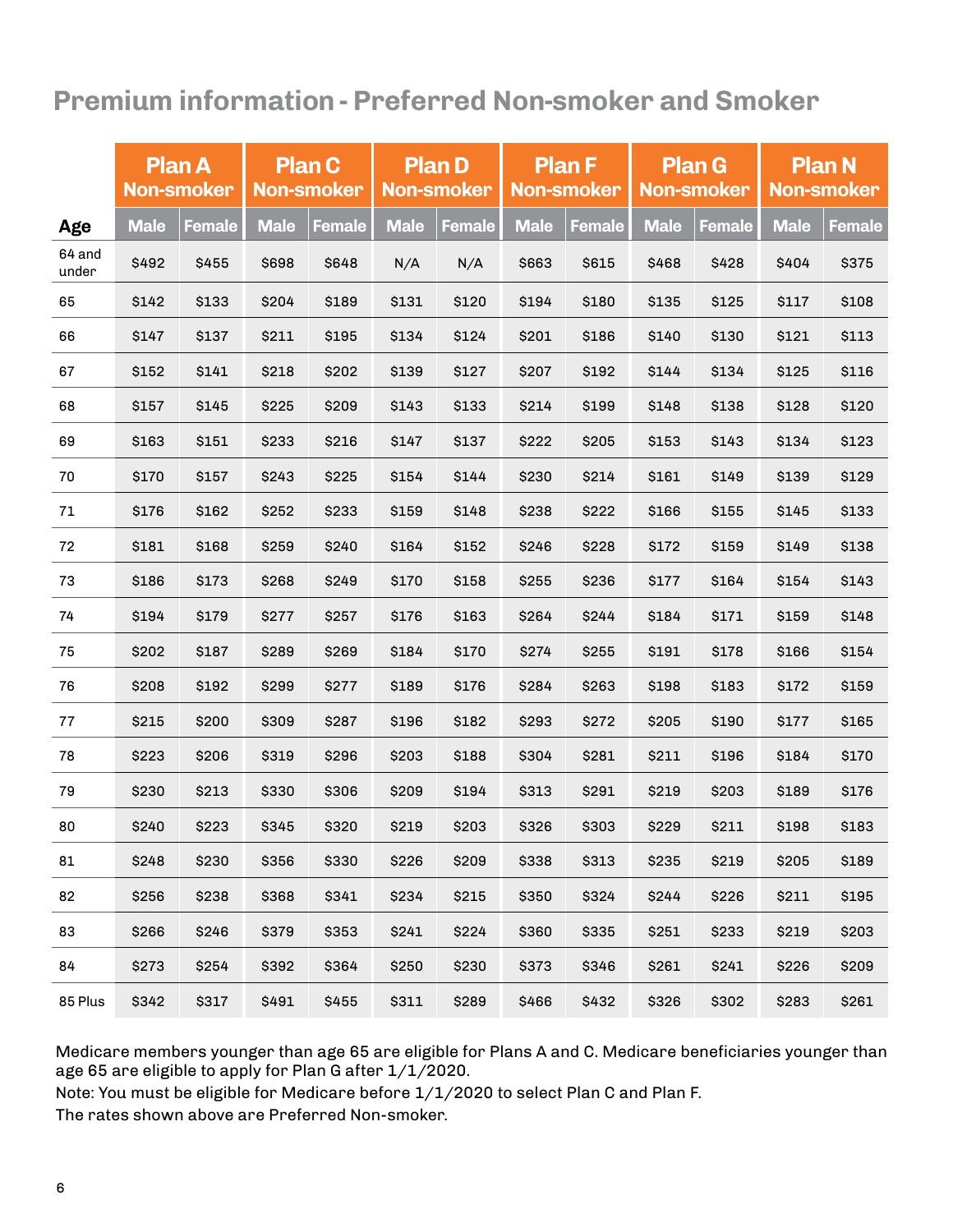|                 | <b>Plan A</b><br><b>Smoker</b> |        |             | <b>Plan C</b><br><b>Smoker</b> |             | <b>Plan D</b><br><b>Smoker</b> |             | <b>Plan F</b><br><b>Smoker</b> |             | <b>Plan G</b><br><b>Smoker</b> | <b>Plan N</b><br><b>Smoker</b> |             |
|-----------------|--------------------------------|--------|-------------|--------------------------------|-------------|--------------------------------|-------------|--------------------------------|-------------|--------------------------------|--------------------------------|-------------|
| Age             | <b>Male</b>                    | Female | <b>Male</b> | Female                         | <b>Male</b> | Female                         | <b>Male</b> | Female                         | <b>Male</b> | Female                         | <b>Male</b>                    | Female      |
| 64 and<br>under | \$541                          | \$501  | \$768       | \$713                          | N/A         | N/A                            | \$729       | \$677                          | \$515       | \$470                          | \$444                          | \$413       |
| 65              | \$156                          | \$146  | \$224       | \$208                          | \$144       | \$132                          | \$213       | \$198                          | \$149       | \$138                          | \$129                          | \$119       |
| 66              | \$162                          | \$151  | \$232       | \$215                          | \$147       | \$136                          | \$221       | \$205                          | \$154       | \$143                          | \$133                          | \$124       |
| 67              | \$167                          | \$155  | \$240       | \$222                          | \$153       | \$140                          | \$228       | \$211                          | \$158       | \$147                          | \$138                          | \$128       |
| 68              | \$173                          | \$160  | \$248       | \$230                          | \$157       | \$146                          | \$235       | \$219                          | \$163       | \$152                          | \$141                          | \$132       |
| 69              | \$179                          | \$166  | \$256       | \$238                          | \$162       | \$151                          | \$244       | \$226                          | \$168       | \$157                          | \$147                          | \$135       |
| 70              | \$187                          | \$173  | \$267       | \$248                          | \$169       | \$158                          | \$253       | \$235                          | \$177       | \$164                          | \$153                          | <b>S142</b> |
| 71              | \$194                          | \$178  | \$277       | \$256                          | \$175       | \$163                          | \$262       | \$244                          | \$183       | \$171                          | \$160                          | \$146       |
| 72              | \$199                          | \$185  | \$285       | \$264                          | \$180       | \$167                          | \$271       | \$251                          | \$189       | \$175                          | \$164                          | \$152       |
| 73              | \$205                          | \$190  | \$295       | \$274                          | \$187       | \$174                          | \$281       | \$260                          | \$195       | \$180                          | \$169                          | \$157       |
| 74              | \$213                          | \$197  | \$305       | \$283                          | \$194       | \$179                          | \$290       | \$268                          | \$202       | \$188                          | \$175                          | \$163       |
| 75              | \$222                          | \$206  | \$318       | \$296                          | \$202       | \$187                          | \$301       | \$281                          | \$210       | \$196                          | \$183                          | \$169       |
| 76              | \$229                          | \$211  | \$329       | \$305                          | \$208       | \$194                          | \$312       | \$289                          | \$218       | \$201                          | \$189                          | \$175       |
| 77              | \$237                          | \$220  | \$340       | \$316                          | \$216       | \$200                          | \$322       | \$299                          | \$226       | \$209                          | \$195                          | \$182       |
| 78              | \$245                          | \$227  | \$351       | \$326                          | \$223       | \$207                          | \$334       | \$309                          | \$232       | \$216                          | \$202                          | \$187       |
| 79              | \$253                          | \$234  | \$363       | \$337                          | \$230       | \$213                          | \$344       | \$320                          | \$241       | \$223                          | \$208                          | \$194       |
| 80              | \$264                          | \$245  | \$380       | \$352                          | \$241       | \$223                          | \$359       | \$333                          | \$252       | \$232                          | \$218                          | \$201       |
| 81              | \$273                          | \$253  | \$392       | \$363                          | \$249       | \$230                          | \$372       | \$344                          | \$259       | \$241                          | \$226                          | \$208       |
| 82              | \$282                          | \$262  | \$405       | \$375                          | \$257       | \$237                          | \$385       | \$356                          | \$268       | \$249                          | \$232                          | \$215       |
| 83              | \$293                          | \$271  | \$417       | \$388                          | \$265       | \$246                          | \$396       | \$369                          | \$276       | \$256                          | \$241                          | \$223       |
| 84              | \$300                          | \$279  | \$431       | \$400                          | \$275       | \$253                          | \$410       | \$381                          | \$287       | \$265                          | \$249                          | \$230       |
| 85 Plus         | \$376                          | \$349  | \$540       | \$501                          | \$342       | \$318                          | \$513       | \$475                          | \$359       | \$332                          | \$311                          | \$287       |

Medicare members younger than age 65 are eligible for Plans A and C. Medicare beneficiaries younger than age 65 are eligible to apply for Plan G after 1/1/2020.

You must be eligible for Medicare before 1/1/2020 to select Plan C and Plan F.

The rates shown are Preferred Smoker.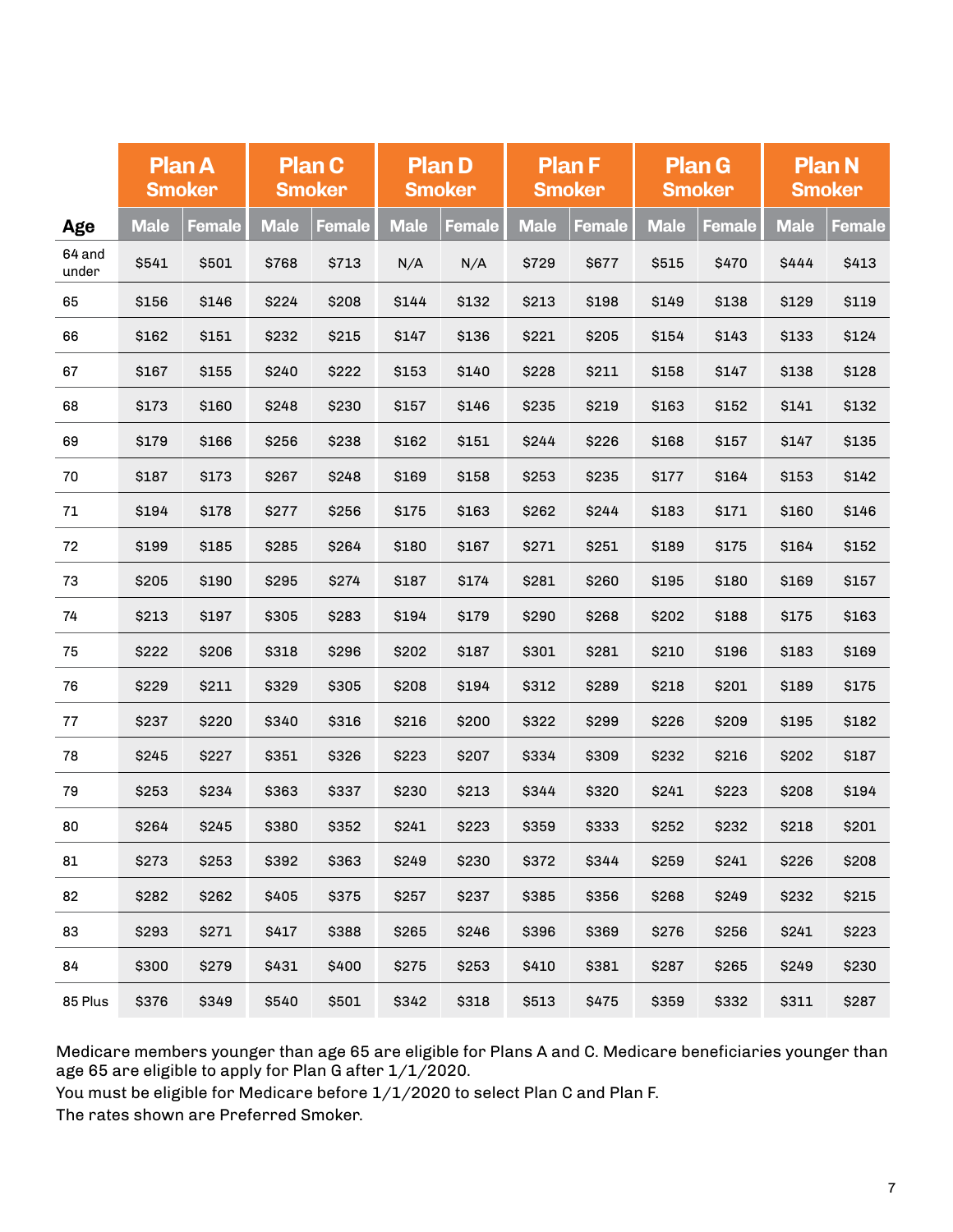# **Premium information - Standard Non-smoker and Smoker**

|                 | <b>Plan A</b><br>Non-smoker |               | <b>Plan C</b><br><b>Non-smoker</b> |               | <b>Plan D</b><br><b>Non-smoker</b> |        |             | <b>Plan F</b><br><b>Non-smoker</b> |             | <b>Plan G</b><br><b>Non-smoker</b> | <b>Plan N</b><br><b>Non-smoker</b> |        |
|-----------------|-----------------------------|---------------|------------------------------------|---------------|------------------------------------|--------|-------------|------------------------------------|-------------|------------------------------------|------------------------------------|--------|
| Age             | <b>Male</b>                 | <b>Female</b> | <b>Male</b>                        | <b>Female</b> | <b>Male</b>                        | Female | <b>Male</b> | Female                             | <b>Male</b> | Female                             | <b>Male</b>                        | Female |
| 64 and<br>under | \$615                       | \$569         | \$873                              | \$810         | N/A                                | N/A    | \$829       | \$769                              | \$585       | \$535                              | \$505                              | \$469  |
| 65              | \$178                       | \$166         | \$255                              | \$236         | \$164                              | \$150  | \$243       | \$225                              | \$169       | \$156                              | \$146                              | \$135  |
| 66              | \$184                       | \$171         | \$264                              | \$244         | \$168                              | \$155  | \$251       | \$233                              | \$175       | \$163                              | \$151                              | \$141  |
| 67              | \$190                       | \$176         | \$273                              | \$253         | \$174                              | \$159  | \$259       | \$240                              | \$180       | \$168                              | \$156                              | \$145  |
| 68              | \$196                       | \$181         | \$281                              | \$261         | \$179                              | \$166  | \$268       | \$249                              | \$185       | \$173                              | \$160                              | \$150  |
| 69              | \$204                       | \$189         | \$291                              | \$270         | \$184                              | \$171  | \$278       | \$256                              | \$191       | \$179                              | \$168                              | \$154  |
| 70              | \$213                       | \$196         | \$304                              | \$281         | \$193                              | \$180  | \$288       | \$268                              | \$201       | \$186                              | \$174                              | \$161  |
| 71              | \$220                       | \$203         | \$315                              | \$291         | \$199                              | \$185  | \$298       | \$278                              | \$208       | \$194                              | \$181                              | \$166  |
| 72              | \$226                       | \$210         | \$324                              | \$300         | \$205                              | \$190  | \$308       | \$285                              | \$215       | \$199                              | \$186                              | \$173  |
| 73              | \$233                       | \$216         | \$335                              | \$311         | \$213                              | \$198  | \$319       | \$295                              | \$221       | \$205                              | \$193                              | \$179  |
| 74              | \$243                       | \$224         | \$346                              | \$321         | \$220                              | \$204  | \$330       | \$305                              | \$230       | \$214                              | \$199                              | \$185  |
| 75              | \$253                       | \$234         | \$361                              | \$336         | \$230                              | \$213  | \$343       | \$319                              | \$239       | \$223                              | \$208                              | \$193  |
| 76              | \$260                       | \$240         | \$374                              | \$346         | \$236                              | \$220  | \$355       | \$329                              | \$248       | \$229                              | \$215                              | \$199  |
| 77              | \$269                       | \$250         | \$386                              | \$359         | \$245                              | \$228  | \$366       | \$340                              | \$256       | \$238                              | \$221                              | \$206  |
| 78              | \$279                       | \$258         | \$399                              | \$370         | \$254                              | \$235  | \$380       | \$351                              | \$264       | \$245                              | \$230                              | \$213  |
| 79              | \$288                       | \$266         | \$413                              | \$383         | \$261                              | \$243  | \$391       | \$364                              | \$274       | \$254                              | \$236                              | \$220  |
| 80              | \$300                       | \$279         | \$431                              | \$400         | \$274                              | \$254  | \$408       | \$379                              | \$286       | \$264                              | \$248                              | \$229  |
| 81              | \$310                       | \$288         | \$445                              | \$413         | \$283                              | \$261  | \$423       | \$391                              | \$294       | \$274                              | \$256                              | \$236  |
| 82              | \$320                       | \$298         | \$460                              | \$426         | \$293                              | \$269  | \$438       | \$405                              | \$305       | \$283                              | \$264                              | \$244  |
| 83              | \$333                       | \$308         | \$474                              | \$441         | \$301                              | \$280  | \$450       | \$419                              | \$314       | \$291                              | \$274                              | \$254  |
| 84              | \$341                       | \$318         | \$490                              | \$455         | \$313                              | \$288  | \$466       | \$433                              | \$326       | \$301                              | \$283                              | \$261  |
| 85 Plus         | \$428                       | \$396         | \$614                              | \$569         | \$389                              | \$361  | \$583       | \$540                              | \$408       | \$378                              | \$354                              | \$326  |

Medicare members younger than age 65 are eligible for Plans A and C. Medicare beneficiaries younger than age 65 are eligible to apply for Plan G after 1/1/2020.

You must be eligible for Medicare before 1/1/2020 to select Plan C and Plan F.

The rates shown above are Standard Nonsmoker.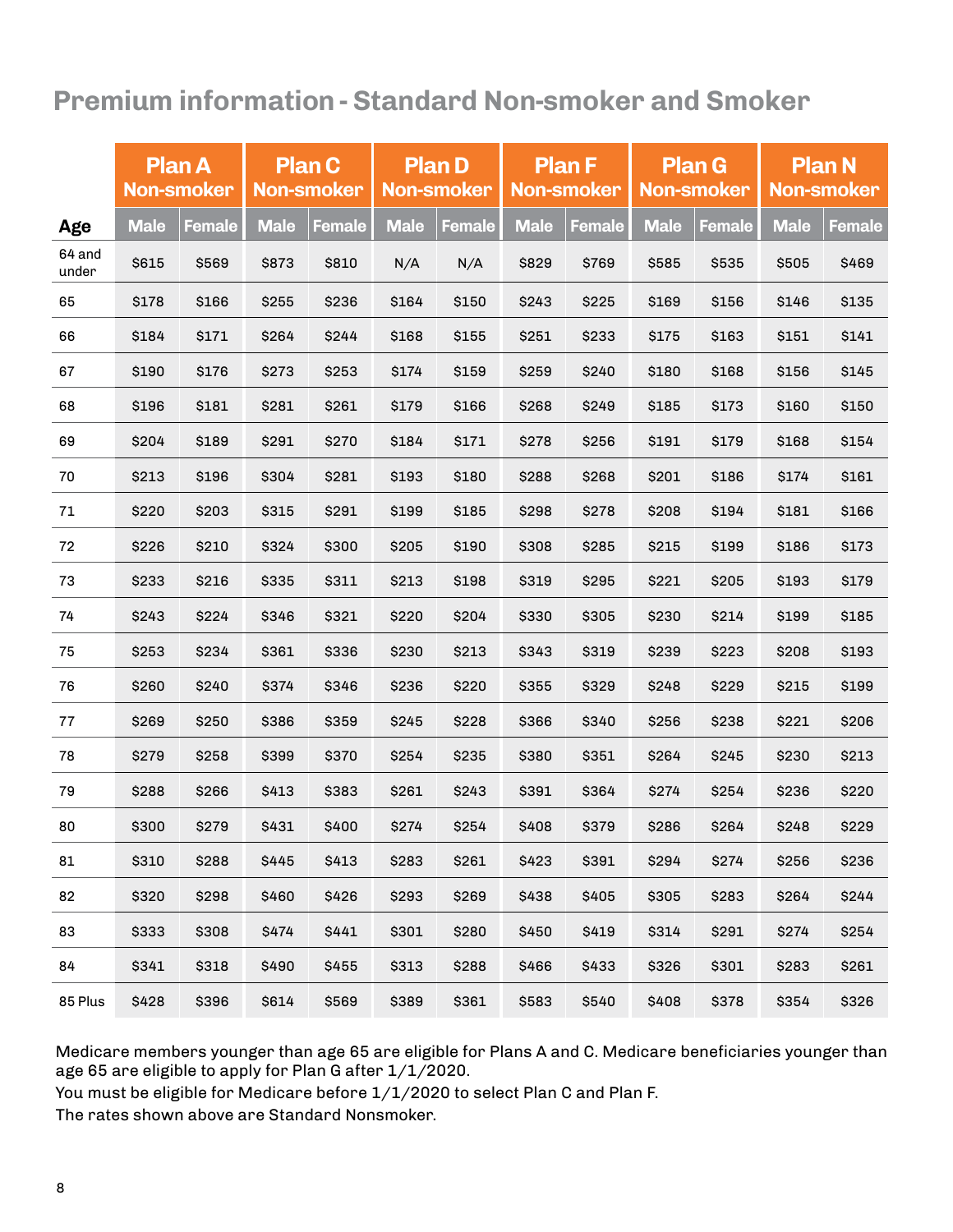|                 | <b>Plan A</b><br><b>Smoker</b> |        |             | <b>Plan C</b><br><b>Smoker</b> |             | <b>Plan D</b><br><b>Smoker</b> |             | <b>Plan F</b><br><b>Smoker</b> |             | <b>Plan G</b><br><b>Smoker</b> |             | <b>Plan N</b><br><b>Smoker</b> |
|-----------------|--------------------------------|--------|-------------|--------------------------------|-------------|--------------------------------|-------------|--------------------------------|-------------|--------------------------------|-------------|--------------------------------|
| Age             | <b>Male</b>                    | Female | <b>Male</b> | Female                         | <b>Male</b> | <b>Female</b>                  | <b>Male</b> | Female                         | <b>Male</b> | <b>Female</b>                  | <b>Male</b> | <b>Female</b>                  |
| 64 and<br>under | \$677                          | \$626  | \$960       | \$891                          | N/A         | N/A                            | \$912       | \$846                          | \$643       | \$588                          | \$556       | \$516                          |
| 65              | \$195                          | \$183  | \$281       | \$260                          | \$180       | \$165                          | \$267       | \$248                          | \$186       | \$172                          | \$161       | \$149                          |
| 66              | <b>\$202</b>                   | \$188  | \$290       | \$268                          | \$184       | \$171                          | \$276       | \$256                          | \$193       | \$179                          | \$166       | \$155                          |
| 67              | \$209                          | \$194  | \$300       | \$278                          | \$191       | \$175                          | \$285       | \$264                          | \$198       | \$184                          | \$172       | \$160                          |
| 68              | \$216                          | \$199  | \$309       | \$287                          | \$197       | \$183                          | \$294       | \$274                          | \$204       | \$190                          | \$176       | \$165                          |
| 69              | \$224                          | \$208  | \$320       | \$297                          | \$202       | \$188                          | \$305       | \$282                          | \$210       | \$197                          | \$184       | \$169                          |
| 70              | \$234                          | \$216  | \$334       | \$309                          | \$212       | \$198                          | \$316       | \$294                          | \$221       | \$205                          | \$191       | \$177                          |
| 71              | \$242                          | \$223  | \$347       | \$320                          | \$219       | \$204                          | \$327       | \$305                          | \$228       | \$213                          | \$199       | \$183                          |
| 72              | \$249                          | \$231  | \$356       | \$330                          | \$226       | \$209                          | \$338       | \$314                          | \$237       | \$219                          | \$205       | \$190                          |
| 73              | \$256                          | \$238  | \$369       | \$342                          | \$234       | \$217                          | \$351       | \$325                          | \$243       | \$226                          | \$212       | \$197                          |
| 74              | \$267                          | \$246  | \$381       | \$353                          | \$242       | \$224                          | \$363       | \$336                          | \$253       | \$235                          | \$219       | \$204                          |
| 75              | \$278                          | \$257  | \$397       | \$370                          | \$253       | \$234                          | \$377       | \$351                          | \$263       | \$245                          | \$228       | \$212                          |
| 76              | \$286                          | \$264  | \$411       | \$381                          | \$260       | \$242                          | \$391       | \$362                          | \$272       | \$252                          | \$237       | \$219                          |
| 77              | \$296                          | \$275  | \$425       | \$395                          | \$270       | \$250                          | \$403       | \$374                          | \$282       | \$261                          | \$243       | \$227                          |
| 78              | \$307                          | \$283  | \$439       | \$407                          | \$279       | \$259                          | \$418       | \$386                          | \$290       | \$270                          | \$253       | \$234                          |
| 79              | \$316                          | \$293  | \$454       | \$421                          | \$287       | \$267                          | \$430       | \$400                          | \$301       | \$279                          | \$260       | \$242                          |
| 80              | \$330                          | \$307  | \$474       | \$440                          | \$301       | \$279                          | \$448       | <b>\$417</b>                   | \$315       | \$290                          | \$272       | \$252                          |
| 81              | \$341                          | \$316  | \$490       | \$454                          | \$311       | \$287                          | \$465       | \$430                          | \$323       | \$301                          | \$282       | \$260                          |
| 82              | \$352                          | \$327  | \$506       | \$469                          | \$322       | \$296                          | \$481       | \$446                          | \$336       | \$311                          | \$290       | \$268                          |
| 83              | \$366                          | \$338  | \$521       | \$485                          | \$331       | \$308                          | \$495       | \$461                          | \$345       | \$320                          | \$301       | \$279                          |
| 84              | \$375                          | \$349  | \$539       | \$501                          | \$344       | \$316                          | \$513       | \$476                          | \$359       | \$331                          | \$311       | \$287                          |
| 85 Plus         | \$470                          | \$436  | \$675       | \$626                          | \$428       | \$397                          | \$641       | \$594                          | \$448       | \$415                          | \$389       | \$359                          |

Medicare members younger than age 65 are eligible for Plans A and C. Medicare beneficiaries younger than age 65 are eligible to apply for Plan G after 1/1/2020.

You must be eligible for Medicare before 1/1/2020 to select Plan C and Plan F.

The rates shown are Standard Smoker.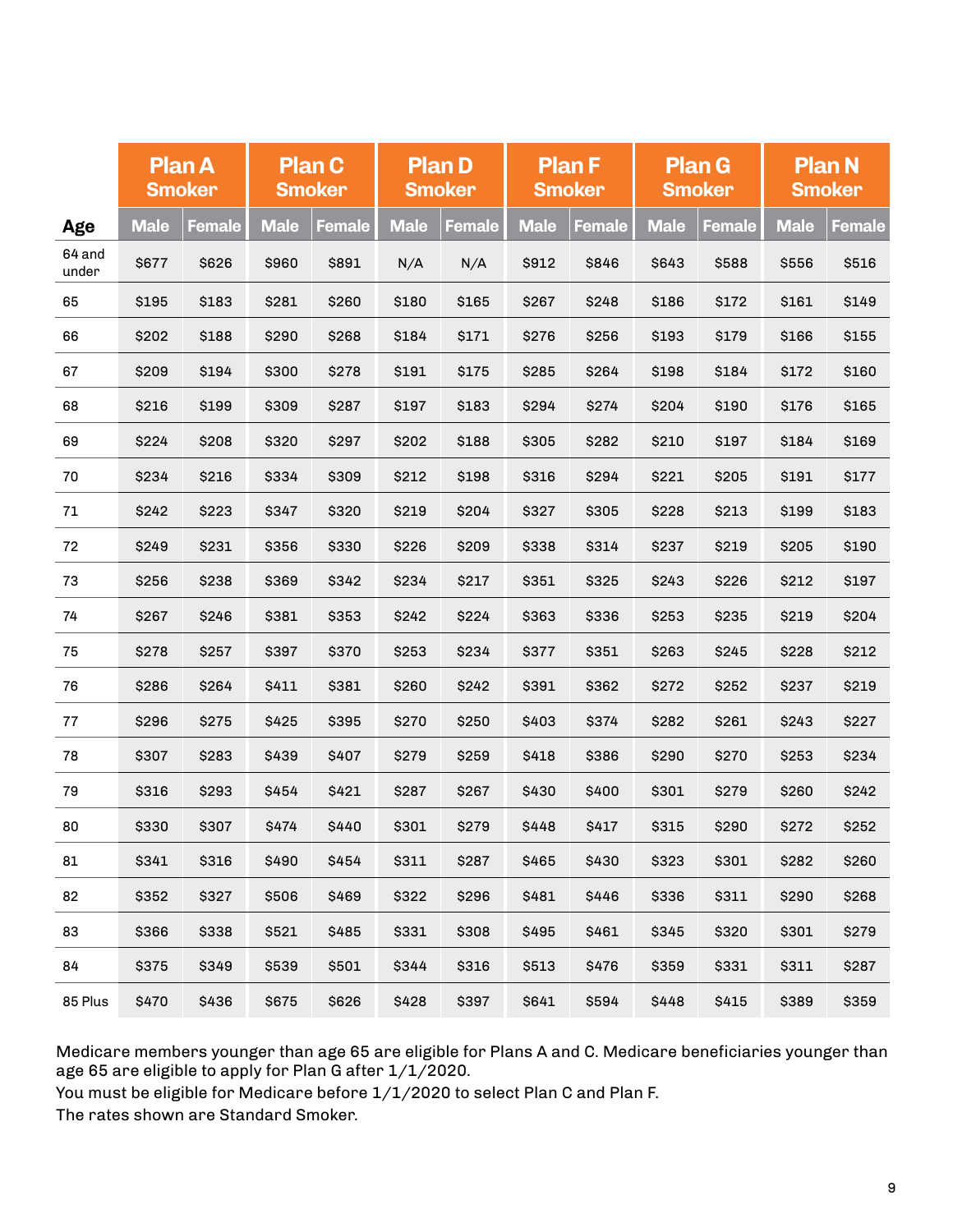## **Benefits included in all Medicare Supplement plans.**

|                                                                                                                                                  |   |   |           |                 |    |    |                    | <b>Plans</b> |     |                                                                                 |
|--------------------------------------------------------------------------------------------------------------------------------------------------|---|---|-----------|-----------------|----|----|--------------------|--------------|-----|---------------------------------------------------------------------------------|
| <b>Benefits</b>                                                                                                                                  | A | B | C         | D               | F* | G* | $K^{\star\,\star}$ | $L***$       | M   | N                                                                               |
| <b>Inpatient hospital services</b><br>Medicare Part A daily copayments<br>plus an additional 365 days of<br>coverage after Medicare benefits end |   |   |           |                 |    |    |                    |              |     |                                                                                 |
| Hospice care<br>Medicare Part A coinsurance and<br>copayments                                                                                    |   |   |           |                 |    |    | 50%                | 75%          |     |                                                                                 |
| Medicare preventive care<br>Medicare Part B coinsurance when<br>applicable                                                                       |   |   |           |                 |    |    |                    |              |     |                                                                                 |
| <b>Medicare expenses</b><br>Medicare Part B coinsurance                                                                                          |   |   |           |                 |    |    | 50%                | 75%          |     | \$20 office visit<br>copayment and up<br>to a \$50 emergency<br>visit copayment |
| <b>Blood</b><br>First 3 pints under Medicare<br>Parts A and B                                                                                    |   |   |           |                 |    |    | 50%                | 75%          |     |                                                                                 |
| <b>Skilled nursing facility care</b><br>Medicare Part A daily copayments                                                                         |   |   |           |                 |    |    | 50%                | 75%          |     |                                                                                 |
| <b>Medicare Part A deductible</b>                                                                                                                |   |   |           |                 |    |    | 50%                | 75%          | 50% |                                                                                 |
| <b>Medicare Part B deductible</b>                                                                                                                |   |   | $\bullet$ |                 |    |    |                    |              |     |                                                                                 |
| <b>Medicare Part B excess charges</b>                                                                                                            |   |   |           |                 |    |    |                    |              |     |                                                                                 |
| <b>Foreign travel</b><br><b>Emergency services</b>                                                                                               |   |   |           | 80% 80% 80% 80% |    |    |                    |              | 80% | 80%                                                                             |
| Out-of-pocket annual limit                                                                                                                       |   |   |           |                 |    |    | \$6,620            | \$3,310      |     |                                                                                 |

All benefits listed are covered at 100% unless the chart indicates otherwise. The Medicare Supplement plan covers copayments/coinsurances only after the deductible is met unless the plan covers the deductible.

- \* Plans F and G also offer a high-deductible plan in some states. With this option, you must pay for Medicarecovered costs (coinsurance, copayments, and deductibles) up to the deductible amount of \$2,490 in 2022 before your policy pays anything. (Plans C and F aren't available to people who are newly eligible for Medicare on or after January 1, 2020.)
- \*\* For Plans K and L, after you meet your out-of-pocket yearly limit and your yearly Part B deductible, the Medicare Supplement pays 100% of covered services for the rest of the calendar year.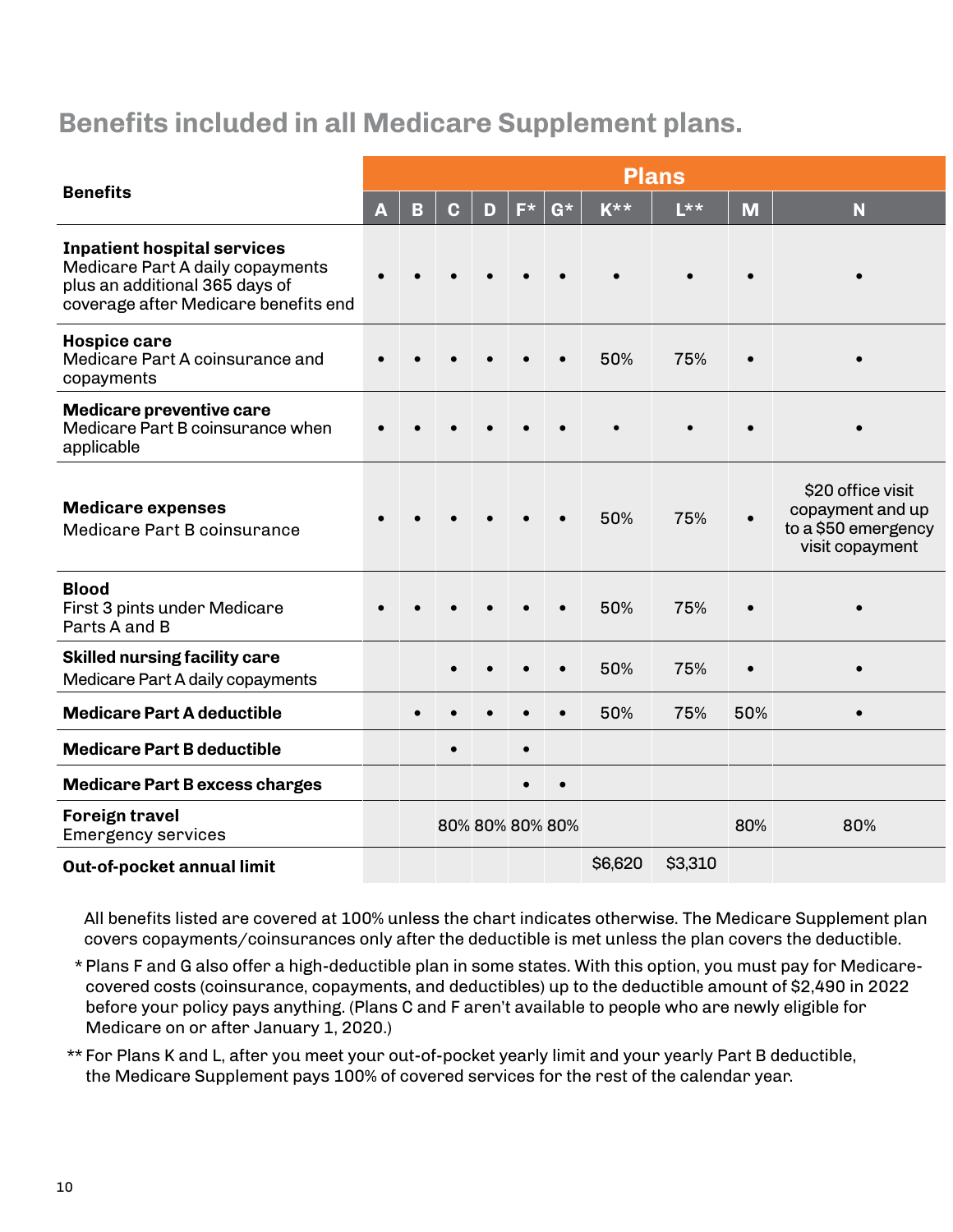# **Alliance Medicare Supplement**

| <b>Plan A</b>                                                                                                                     | Plan C <sup>1</sup>                                                                                                                                    | <b>Plan D</b>                                                                                                                                          | <b>Plan <math>F^1</math></b>                                                                                                                                                                                                                                                | <b>Plan G*</b>                                                                                                                                                                                                                            | Plan N**                                                                                                                      |
|-----------------------------------------------------------------------------------------------------------------------------------|--------------------------------------------------------------------------------------------------------------------------------------------------------|--------------------------------------------------------------------------------------------------------------------------------------------------------|-----------------------------------------------------------------------------------------------------------------------------------------------------------------------------------------------------------------------------------------------------------------------------|-------------------------------------------------------------------------------------------------------------------------------------------------------------------------------------------------------------------------------------------|-------------------------------------------------------------------------------------------------------------------------------|
| Plan A is the<br>most basic<br>Medicare<br>Supplement<br>plan.<br>It helps fill some<br>of the gaps in<br>Medicare's<br>coverage. | Plan C provides<br>more extensive<br>coverage than<br>Plan A. It may<br>be the right<br>plan for you if<br>most of your<br>doctors accept<br>Medicare. | Plan D provides<br>more extensive<br>coverage than<br>Plan A. It may<br>be the right<br>plan for you if<br>most of your<br>doctors accept<br>Medicare. | Plan F may be<br>a good choice<br>if some of<br>your doctors<br>do not accept<br>Medicare's<br>approved amount<br>as payment<br>in full.                                                                                                                                    | Plan G may<br>also be a good<br>choice if some<br>of your doctors<br>do not accept<br>Medicare's<br>approved<br>amount as<br>payment<br>in full.                                                                                          | Plan N has a<br>low monthly<br>premium and<br>copays for<br>visits to the<br>doctor's<br>office and the<br>emergency<br>room. |
| <b>Plan A</b><br><b>COVERS:</b>                                                                                                   | <b>Plan C</b><br>covers:                                                                                                                               | <b>Plan D</b><br>covers:                                                                                                                               | <b>Plan F</b><br>covers:                                                                                                                                                                                                                                                    | <b>Plan G</b><br>covers:                                                                                                                                                                                                                  | <b>Plan N</b><br>covers:                                                                                                      |
| • Basic<br>benefits<br>(see the list<br>at the left)                                                                              | • Basic<br>benefits,<br>plus:                                                                                                                          | • Basic<br>benefits,<br>plus:                                                                                                                          | • Basic<br>benefits,<br>plus:                                                                                                                                                                                                                                               | • Basic<br>benefits,<br>plus:                                                                                                                                                                                                             | • Basic<br>benefits,<br>plus:                                                                                                 |
|                                                                                                                                   | • Skilled nursing<br>facility copay<br>$\bullet$ Part A<br>deductible<br>$\bullet$ Part B<br>deductible<br>• Worldwide<br>emergency<br>coverage***     | • Skilled nursing<br>facility copay<br>$\bullet$ Part A<br>deductible<br>• Worldwide<br>emergency<br>coverage***                                       | • Skilled nursing<br>facility copay<br>$\bullet$ Part A<br>deductible<br>$\bullet$ Part B<br>deductible<br>• Worldwide<br>emergency<br>coverage***<br>• Part B excess<br>charges (the<br>amount a<br>doctor charges<br>in excess of<br>the Medicare-<br>approved<br>amount) | • Skilled nursing<br>facility copay<br>$\bullet$ Part A<br>deductible<br>• Worldwide<br>emergency<br>coverage***<br>• Part B excess<br>charges (the<br>amount a<br>doctor charges<br>in excess of<br>the Medicare-<br>approved<br>amount) | • Skilled<br>nursing<br>facility copay<br>$\bullet$ Part A<br>deductible<br>• Worldwide<br>emergency<br>coverage***           |

<sup>1</sup> Plans C and F aren't available to people who are newly eligible for Medicare on or after January 1, 2020.

- \* Plan G pays 100 percent of Part B services except the Part B deductible.
- \*\* Plan N pays 100 percent of Part B services except the Part B deductible. Member pays up to \$20 copay for doctor's office visits and up to \$50 for emergency room visits.
- \*\*\* \$250 deductible each year. Lifetime maximum of \$50,000. Subscriber pays all amounts over \$50,000.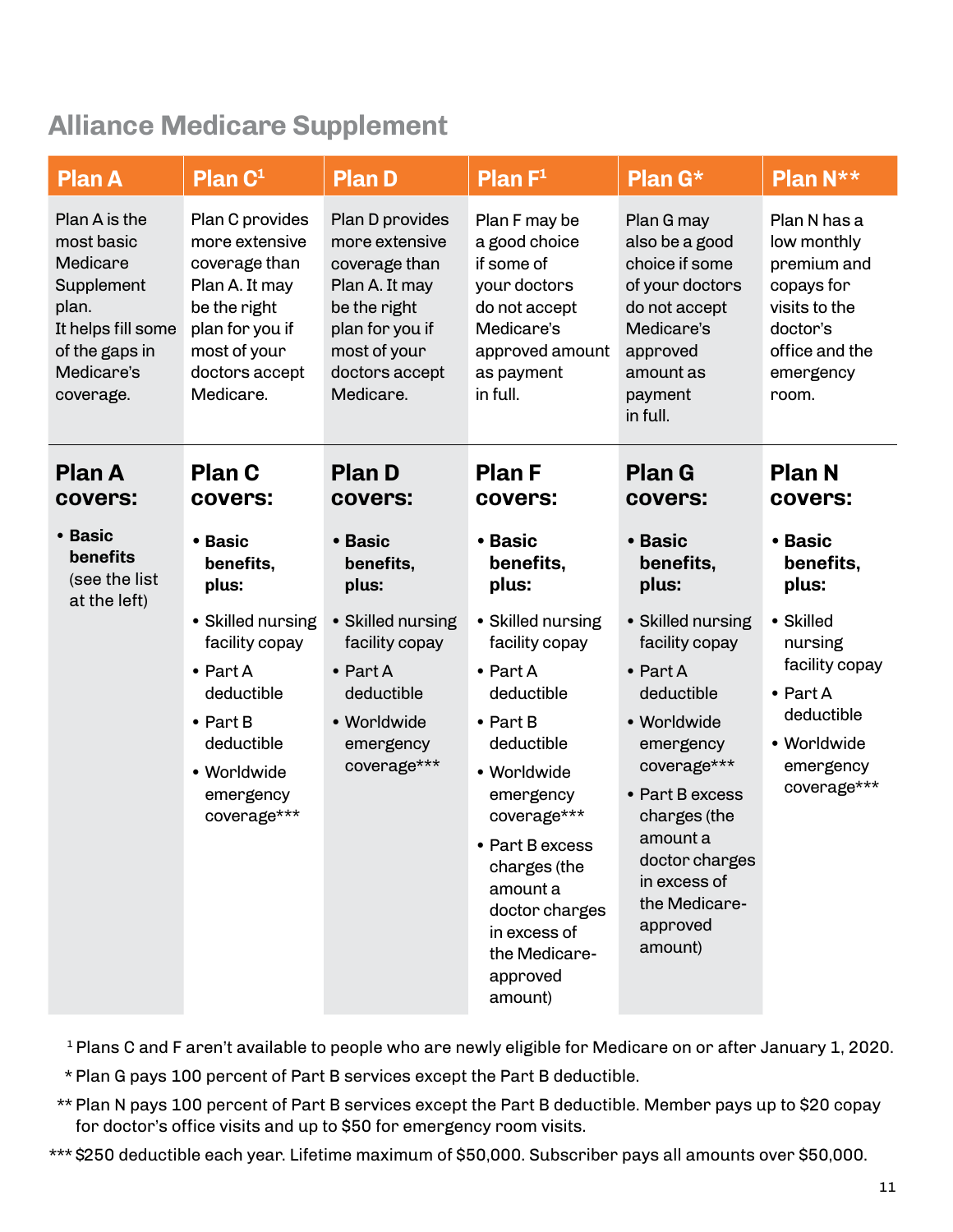# **Alliance Medicare Supplement Plan Comparison**

|                 |                        | Hospital Services - per benefit period1 - Semi-private room and board,<br>general nursing and miscellaneous services and supplies |                        |                                                                    |                                                                   |                                      |  |  |  |  |
|-----------------|------------------------|-----------------------------------------------------------------------------------------------------------------------------------|------------------------|--------------------------------------------------------------------|-------------------------------------------------------------------|--------------------------------------|--|--|--|--|
|                 |                        | First 60 days                                                                                                                     | 61st thru 90th day     | 91st day and after<br>(while using<br>60 lifetime<br>reserve days) | Once lifetime<br>reserve days are<br>used; additional<br>365 days | Beyond the<br>additional 365<br>days |  |  |  |  |
| <b>Medicare</b> | <b>Medicare Pays</b>   | <b>Nothing</b>                                                                                                                    | All but<br>\$389 a day | All but<br>\$778 a day                                             | <b>Nothing</b>                                                    | <b>Nothing</b>                       |  |  |  |  |
| <b>Plan A</b>   | <b>Plan Pays</b>       | <b>Nothing</b>                                                                                                                    | $$389$ a day           | \$778 a day                                                        | 100% of Medicare-<br>eligible expenses                            | <b>Nothing</b>                       |  |  |  |  |
|                 | <b>Subscriber Pays</b> | \$1,556<br>(Part A deductible)                                                                                                    | <b>Nothing</b>         | <b>Nothing</b>                                                     | Nothing <sup>2</sup>                                              | All costs                            |  |  |  |  |
| Plan C          | <b>Plan Pays</b>       | \$1,556<br>(Part A deductible)                                                                                                    | \$389 a day            | \$778 a day                                                        | 100% of Medicare-<br>eligible expenses                            | <b>Nothing</b>                       |  |  |  |  |
|                 | <b>Subscriber Pays</b> | <b>Nothing</b>                                                                                                                    | <b>Nothing</b>         | Nothing                                                            | Nothing <sup>2</sup>                                              | All costs                            |  |  |  |  |
| <b>Plan D</b>   | <b>Plan Pays</b>       | \$1,556<br>(Part A deductible)                                                                                                    | \$389 a day            | \$778 a day                                                        | 100% of Medicare-<br>eligible expenses                            | <b>Nothing</b>                       |  |  |  |  |
|                 | <b>Subscriber Pays</b> | <b>Nothing</b>                                                                                                                    | <b>Nothing</b>         | <b>Nothing</b>                                                     | Nothing <sup>2</sup>                                              | All costs                            |  |  |  |  |
| <b>Plan F</b>   | <b>Plan Pays</b>       | \$1,556<br>(Part A deductible)                                                                                                    | \$389 a day            | \$778 a day                                                        | 100% of Medicare-<br>eligible expenses                            | <b>Nothing</b>                       |  |  |  |  |
|                 | <b>Subscriber Pays</b> | <b>Nothing</b>                                                                                                                    | <b>Nothing</b>         | <b>Nothing</b>                                                     | Nothing <sup>2</sup>                                              | All costs                            |  |  |  |  |
| <b>Plan G</b>   | <b>Plan Pays</b>       | \$1,556<br>(Part A deductible)                                                                                                    | \$389 a day            | \$778 a day                                                        | 100% of Medicare-<br>eligible expenses                            | <b>Nothing</b>                       |  |  |  |  |
|                 | <b>Subscriber Pays</b> | <b>Nothing</b>                                                                                                                    | <b>Nothing</b>         | <b>Nothing</b>                                                     | Nothing <sup>2</sup>                                              | All costs                            |  |  |  |  |
| <b>Plan N</b>   | <b>Plan Pays</b>       | \$1,556<br>(Part A deductible)                                                                                                    | \$389 a day            | \$778 a day                                                        | 100% of Medicare-<br>eligible expenses                            | <b>Nothing</b>                       |  |  |  |  |
|                 | <b>Subscriber Pays</b> | <b>Nothing</b>                                                                                                                    | <b>Nothing</b>         | <b>Nothing</b>                                                     | Nothing <sup>2</sup>                                              | All costs                            |  |  |  |  |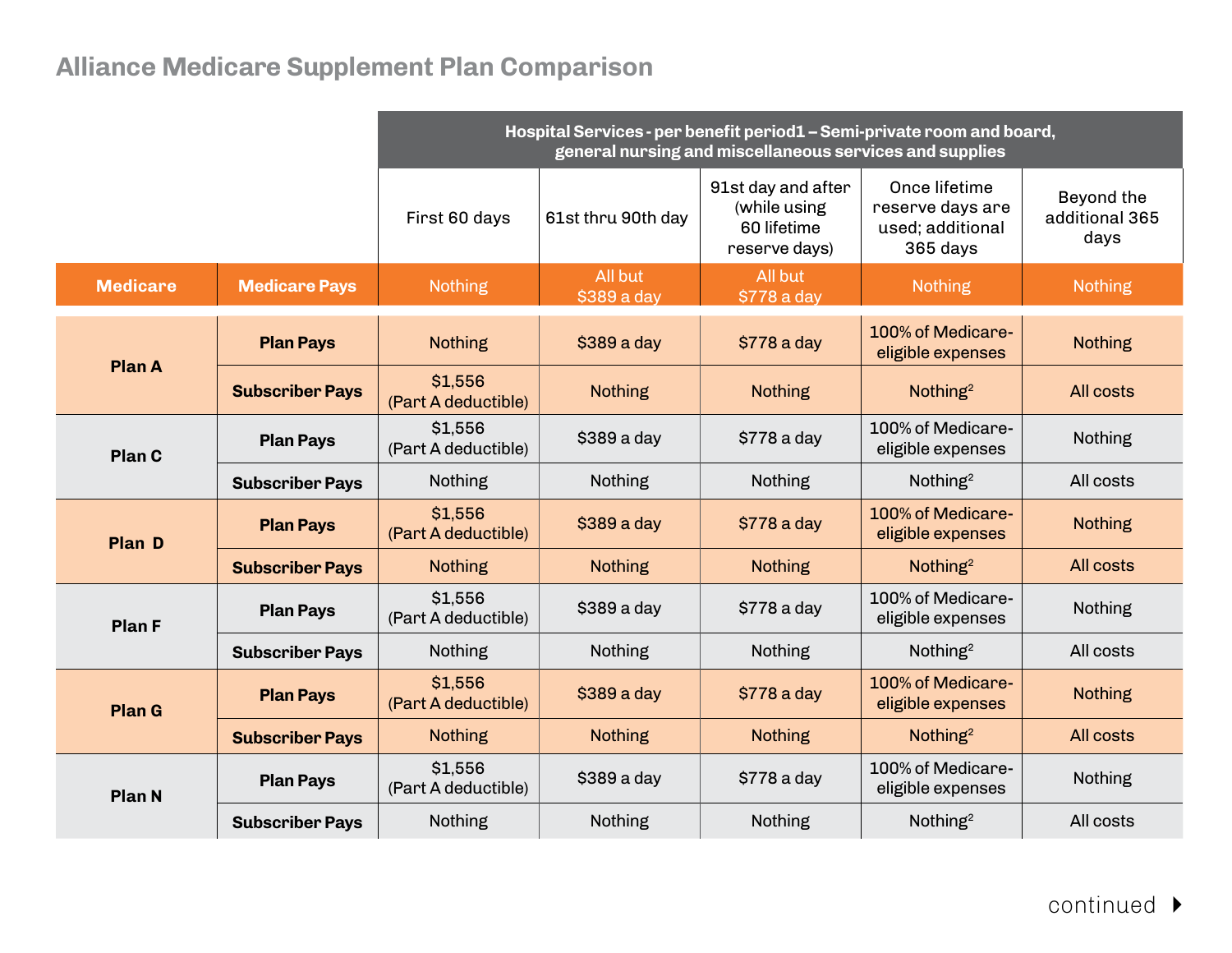|                 |                        |                | Skilled Nursing Facility Care - per benefit period1,3 |                     |
|-----------------|------------------------|----------------|-------------------------------------------------------|---------------------|
|                 |                        | First 20 days  | 21st thru 100th day                                   | 101st day and after |
| <b>Medicare</b> | <b>Medicare Pays</b>   | 100%           | All but \$194.50 a day                                | <b>Nothing</b>      |
|                 |                        |                |                                                       |                     |
| <b>Plan A</b>   | <b>Plan Pays</b>       | <b>Nothing</b> | Nothing                                               | <b>Nothing</b>      |
|                 | <b>Subscriber Pays</b> | <b>Nothing</b> | Up to \$194.50 a day                                  | All costs           |
|                 | <b>Plan Pays</b>       | Nothing        | Up to \$194.50 a day                                  | Nothing             |
| Plan C          | <b>Subscriber Pays</b> | Nothing        | Nothing                                               | All costs           |
|                 | <b>Plan Pays</b>       | <b>Nothing</b> | Up to \$194.50 a day                                  | <b>Nothing</b>      |
| <b>Plan D</b>   | <b>Subscriber Pays</b> | <b>Nothing</b> | <b>Nothing</b>                                        | All costs           |
| <b>Plan F</b>   | <b>Plan Pays</b>       | Nothing        | Up to \$194.50 a day                                  | Nothing             |
|                 | <b>Subscriber Pays</b> | Nothing        | Nothing                                               | All costs           |
|                 | <b>Plan Pays</b>       | <b>Nothing</b> | Up to \$194.50 a day                                  | <b>Nothing</b>      |
| <b>Plan G</b>   | <b>Subscriber Pays</b> | <b>Nothing</b> | <b>Nothing</b>                                        | All costs           |
| <b>Plan N</b>   | <b>Plan Pays</b>       | Nothing        | Up to \$194.50 a day                                  | Nothing             |
|                 | <b>Subscriber Pays</b> | Nothing        | Nothing                                               | All costs           |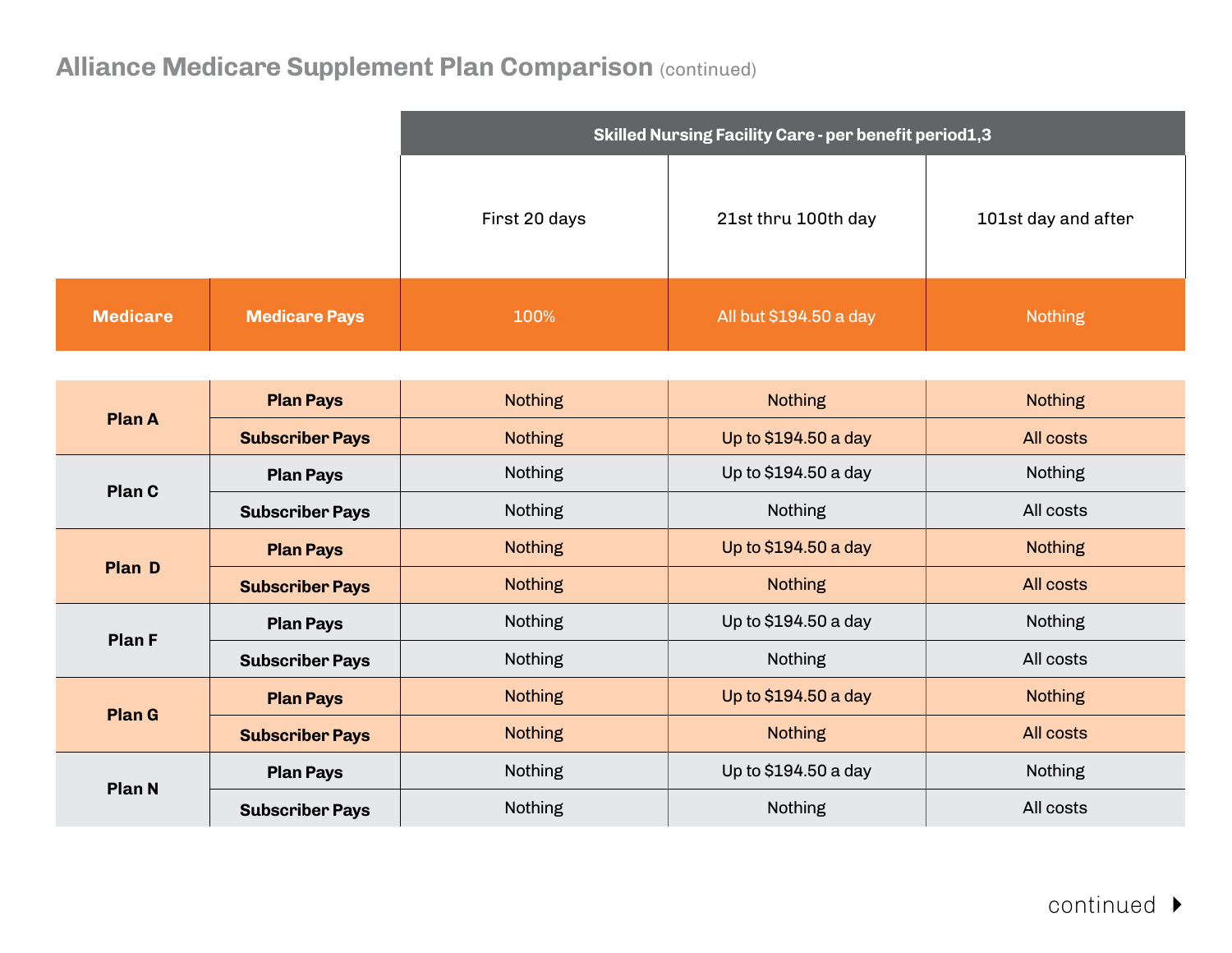|                 |                        |                   | Part A Blood††            | <b>Hospice Care<sup>4</sup>services</b>                                                           |
|-----------------|------------------------|-------------------|---------------------------|---------------------------------------------------------------------------------------------------|
|                 |                        | First three pints | <b>Additional Amounts</b> | <b>Hospice Care</b>                                                                               |
| <b>Medicare</b> | <b>Medicare Pays</b>   | <b>Nothing</b>    | 100%                      | All but very limited copayment/<br>coinsurance for outpatient drugs<br>and inpatient respite care |
|                 |                        |                   |                           |                                                                                                   |
| <b>Plan A</b>   | <b>Plan Pays</b>       | All costs         | <b>Nothing</b>            | Medicare copayment/coinsurance                                                                    |
|                 | <b>Subscriber Pays</b> | <b>Nothing</b>    | <b>Nothing</b>            | <b>Nothing</b>                                                                                    |
|                 | <b>Plan Pays</b>       | All costs         | <b>Nothing</b>            | Medicare copayment/coinsurance                                                                    |
| Plan C          | <b>Subscriber Pays</b> | Nothing           | Nothing                   | Nothing                                                                                           |
|                 | <b>Plan Pays</b>       | All costs         | <b>Nothing</b>            | Medicare copayment/coinsurance                                                                    |
| <b>Plan D</b>   | <b>Subscriber Pays</b> | <b>Nothing</b>    | <b>Nothing</b>            | <b>Nothing</b>                                                                                    |
|                 | <b>Plan Pays</b>       | All costs         | <b>Nothing</b>            | Medicare copayment/coinsurance                                                                    |
| <b>Plan F</b>   | <b>Subscriber Pays</b> | <b>Nothing</b>    | <b>Nothing</b>            | Nothing                                                                                           |
|                 | <b>Plan Pays</b>       | All costs         | <b>Nothing</b>            | Medicare copayment/coinsurance                                                                    |
| <b>Plan G</b>   | <b>Subscriber Pays</b> | <b>Nothing</b>    | <b>Nothing</b>            | <b>Nothing</b>                                                                                    |
|                 | <b>Plan Pays</b>       | All costs         | Nothing                   | Medicare copayment/coinsurance                                                                    |
| <b>Plan N</b>   | <b>Subscriber Pays</b> | <b>Nothing</b>    | Nothing                   | Nothing                                                                                           |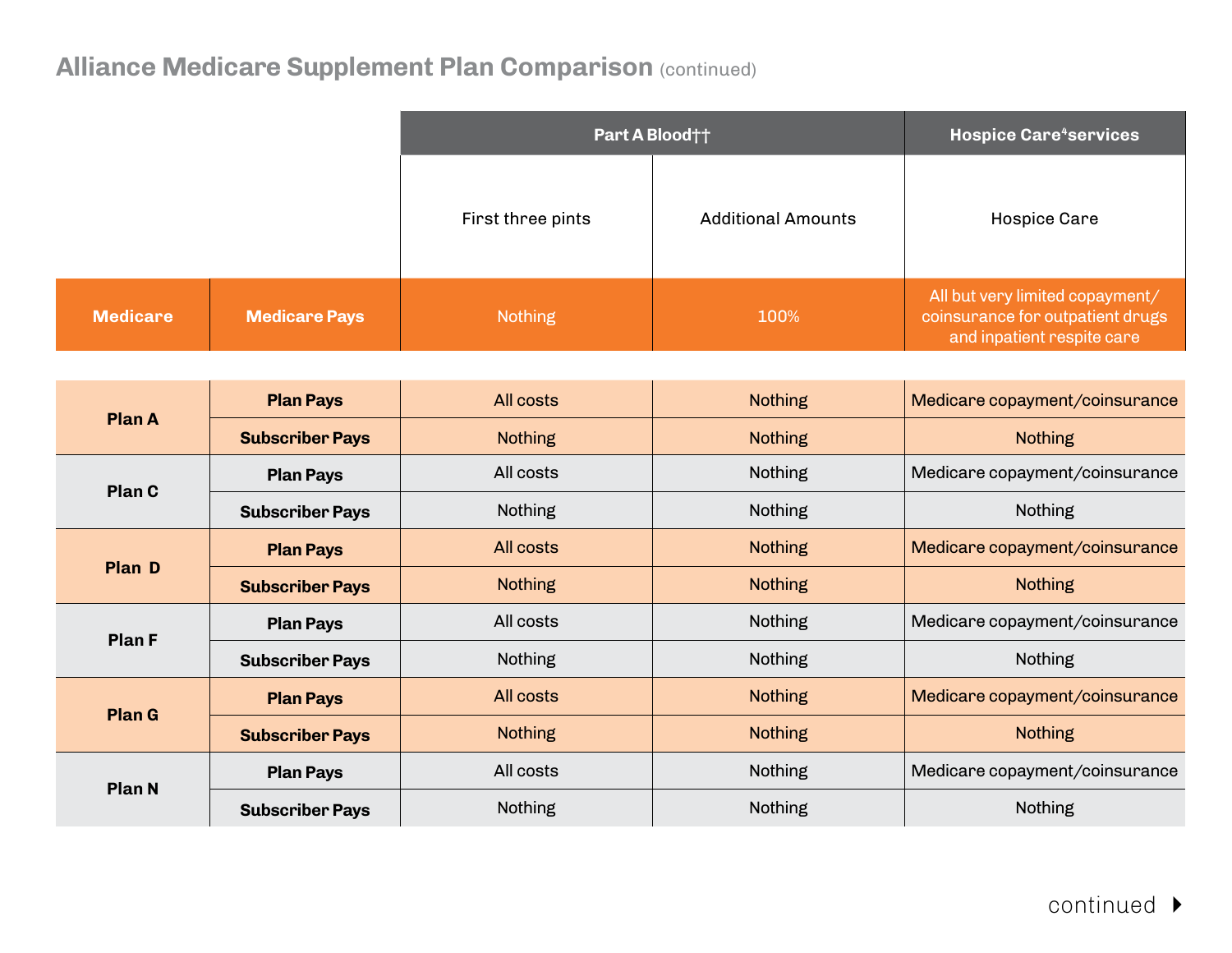|                 |                        |                                             | Medicare (Part B) - Medical Services, per calendar year <sup>5</sup> |                                                            |
|-----------------|------------------------|---------------------------------------------|----------------------------------------------------------------------|------------------------------------------------------------|
|                 |                        | First \$233 of Medicare<br>approved amounts | Remainder of Medicare<br>approved amounts                            | Part B Excess Charges (above<br>Medicare approved amounts) |
| <b>Medicare</b> | <b>Medicare Pays</b>   | <b>Nothing</b>                              | 80%                                                                  | <b>Nothing</b>                                             |
|                 |                        |                                             |                                                                      |                                                            |
| <b>Plan A</b>   | <b>Plan Pays</b>       | <b>Nothing</b>                              | 20%                                                                  | <b>Nothing</b>                                             |
|                 | <b>Subscriber Pays</b> | \$233 (Part B deductible)                   | <b>Nothing</b>                                                       | All costs                                                  |
| Plan C          | <b>Plan Pays</b>       | \$233 (Part B deductible)                   | 20%                                                                  | Nothing                                                    |
|                 | <b>Subscriber Pays</b> | Nothing                                     | Nothing                                                              | All costs                                                  |
|                 | <b>Plan Pays</b>       | <b>Nothing</b>                              | 20%                                                                  | <b>Nothing</b>                                             |
| <b>Plan D</b>   | <b>Subscriber Pays</b> | \$233 (Part B deductible)                   | <b>Nothing</b>                                                       | All costs                                                  |
| <b>Plan F</b>   | <b>Plan Pays</b>       | \$233 (Part B deductible)                   | 20%                                                                  | 100%                                                       |
|                 | <b>Subscriber Pays</b> | <b>Nothing</b>                              | Nothing                                                              | <b>Nothing</b>                                             |
|                 | <b>Plan Pays</b>       | <b>Nothing</b>                              | 20%                                                                  | 100%                                                       |
| <b>Plan G</b>   | <b>Subscriber Pays</b> | \$233 (Part B deductible)                   | <b>Nothing</b>                                                       | <b>Nothing</b>                                             |
|                 | <b>Plan Pays</b>       | Nothing                                     | 20%+                                                                 | Nothing                                                    |
| <b>Plan N</b>   | <b>Subscriber Pays</b> | \$233 (Part B deductible)                   | Nothing                                                              | All costs                                                  |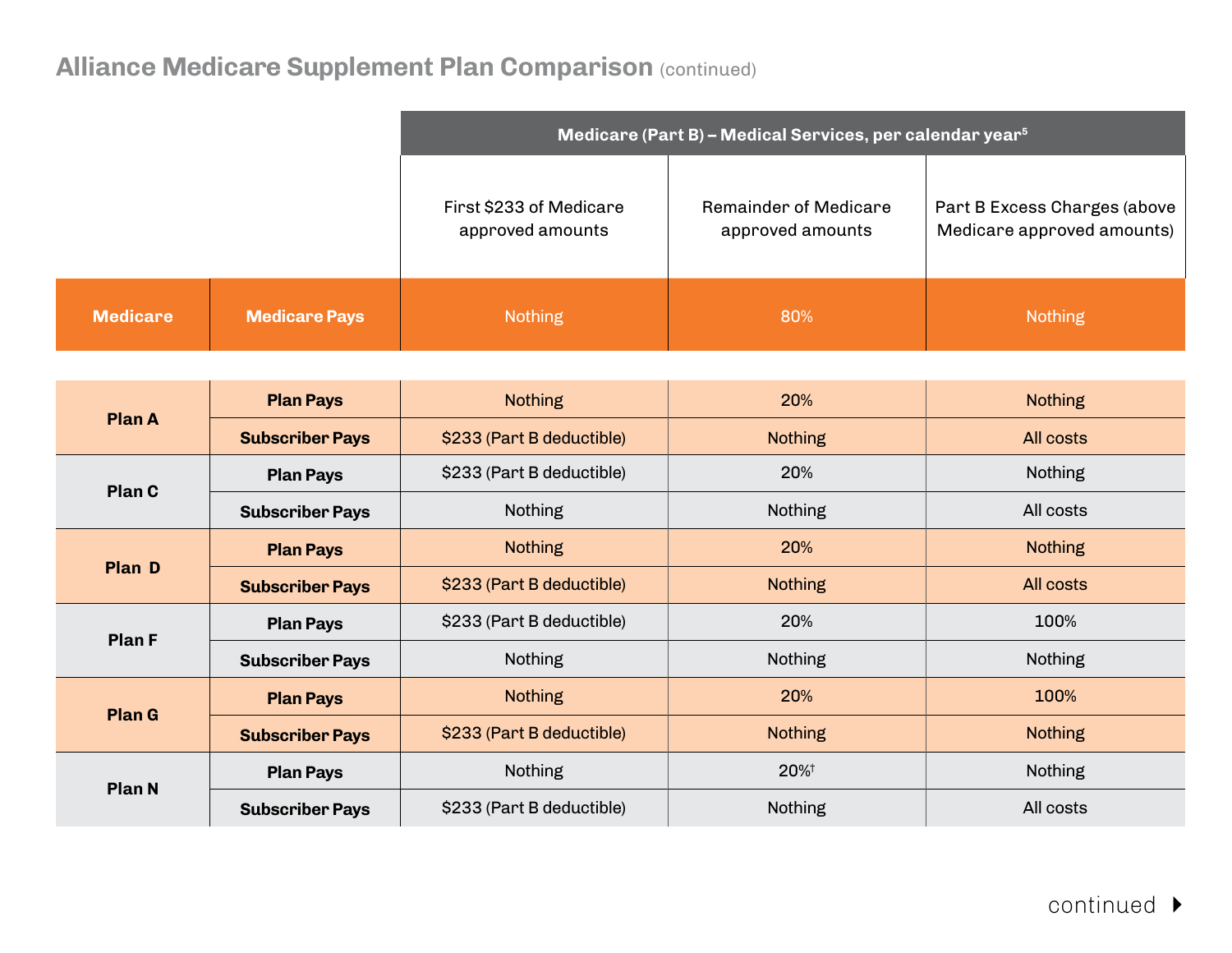|                 |                        |                   | Part B Blood <sup>tt</sup>                               |                                           |
|-----------------|------------------------|-------------------|----------------------------------------------------------|-------------------------------------------|
|                 |                        | First three pints | Next \$233 of Medicare<br>approved amounts <sup>††</sup> | Remainder of Medicare<br>approved amounts |
| <b>Medicare</b> | <b>Medicare Pays</b>   | <b>Nothing</b>    | <b>Nothing</b>                                           | 80%                                       |
|                 |                        |                   |                                                          |                                           |
|                 | <b>Plan Pays</b>       | All costs         | <b>Nothing</b>                                           | 20%                                       |
| <b>Plan A</b>   | <b>Subscriber Pays</b> | <b>Nothing</b>    | \$233 (Part B deductible)                                | <b>Nothing</b>                            |
|                 | <b>Plan Pays</b>       | All costs         | \$233 (Part B deductible)                                | 20%                                       |
| Plan C          | <b>Subscriber Pays</b> | Nothing           | Nothing                                                  | Nothing                                   |
| <b>Plan D</b>   | <b>Plan Pays</b>       | All costs         | <b>Nothing</b>                                           | 20%                                       |
|                 | <b>Subscriber Pays</b> | <b>Nothing</b>    | \$233 (Part B deductible)                                | <b>Nothing</b>                            |
| <b>Plan F</b>   | <b>Plan Pays</b>       | All costs         | \$233 (Part B deductible)                                | 20%                                       |
|                 | <b>Subscriber Pays</b> | Nothing           | Nothing                                                  | Nothing                                   |
| <b>Plan G</b>   | <b>Plan Pays</b>       | All costs         | <b>Nothing</b>                                           | 20%                                       |
|                 | <b>Subscriber Pays</b> | <b>Nothing</b>    | \$233 (Part B deductible)                                | <b>Nothing</b>                            |
| <b>Plan N</b>   | <b>Plan Pays</b>       | All costs         | Nothing                                                  | 20%                                       |
|                 | <b>Subscriber Pays</b> | Nothing           | \$233 (Part B deductible)                                | Nothing                                   |

continued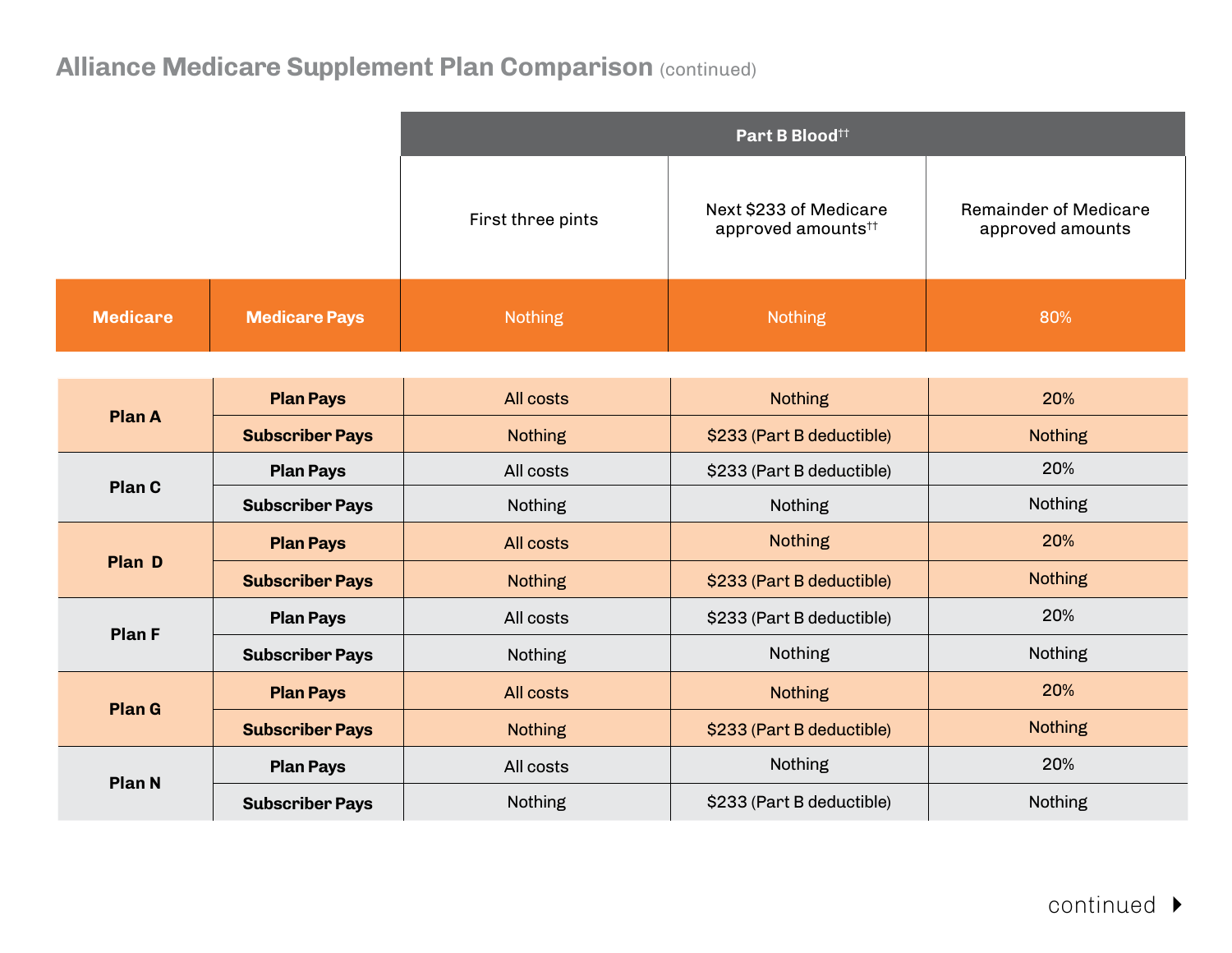|                 |                      | <b>Clinical Laboratory Services</b>  | Parts A & B Home Health Care - Medicare approved services                                                                                        |                                           |
|-----------------|----------------------|--------------------------------------|--------------------------------------------------------------------------------------------------------------------------------------------------|-------------------------------------------|
|                 |                      | Tests for diagnostic<br>lab services | Medically necessary skilled<br>care services and medical<br>supplies/ durable medical<br>equipment (First \$233 of<br>Medicare approved amounts) | Remainder of Medicare<br>approved amounts |
| <b>Medicare</b> | <b>Medicare Pays</b> | 100%                                 | <b>Nothing</b>                                                                                                                                   | 80%                                       |

| <b>Plan A</b> | <b>Plan Pays</b>       | <b>Nothing</b> | <b>Nothing</b>            | 20%                 |
|---------------|------------------------|----------------|---------------------------|---------------------|
|               | <b>Subscriber Pays</b> | <b>Nothing</b> | \$233 (Part B deductible) | <b>Nothing</b>      |
| Plan C        | <b>Plan Pays</b>       | <b>Nothing</b> | \$233 (Part B deductible) | 20%                 |
|               | <b>Subscriber Pays</b> | <b>Nothing</b> | <b>Nothing</b>            | <b>Nothing</b>      |
| <b>Plan D</b> | <b>Plan Pays</b>       | <b>Nothing</b> | <b>Nothing</b>            | 20%                 |
|               | <b>Subscriber Pays</b> | <b>Nothing</b> | \$233 (Part B deductible) | <b>Nothing</b>      |
| Plan F        | <b>Plan Pays</b>       | <b>Nothing</b> | \$233 (Part B deductible) | 20%                 |
|               | <b>Subscriber Pays</b> | <b>Nothing</b> | <b>Nothing</b>            | <b>Nothing</b>      |
| <b>Plan G</b> | <b>Plan Pays</b>       | <b>Nothing</b> | <b>Nothing</b>            | 20%                 |
|               | <b>Subscriber Pays</b> | <b>Nothing</b> | \$233 (Part B deductible) | <b>Nothing</b>      |
| <b>Plan N</b> | <b>Plan Pays</b>       | <b>Nothing</b> | <b>Nothing</b>            | $20\%$ <sup>†</sup> |
|               | <b>Subscriber Pays</b> | <b>Nothing</b> | \$233 (Part B deductible) | <b>Nothing</b>      |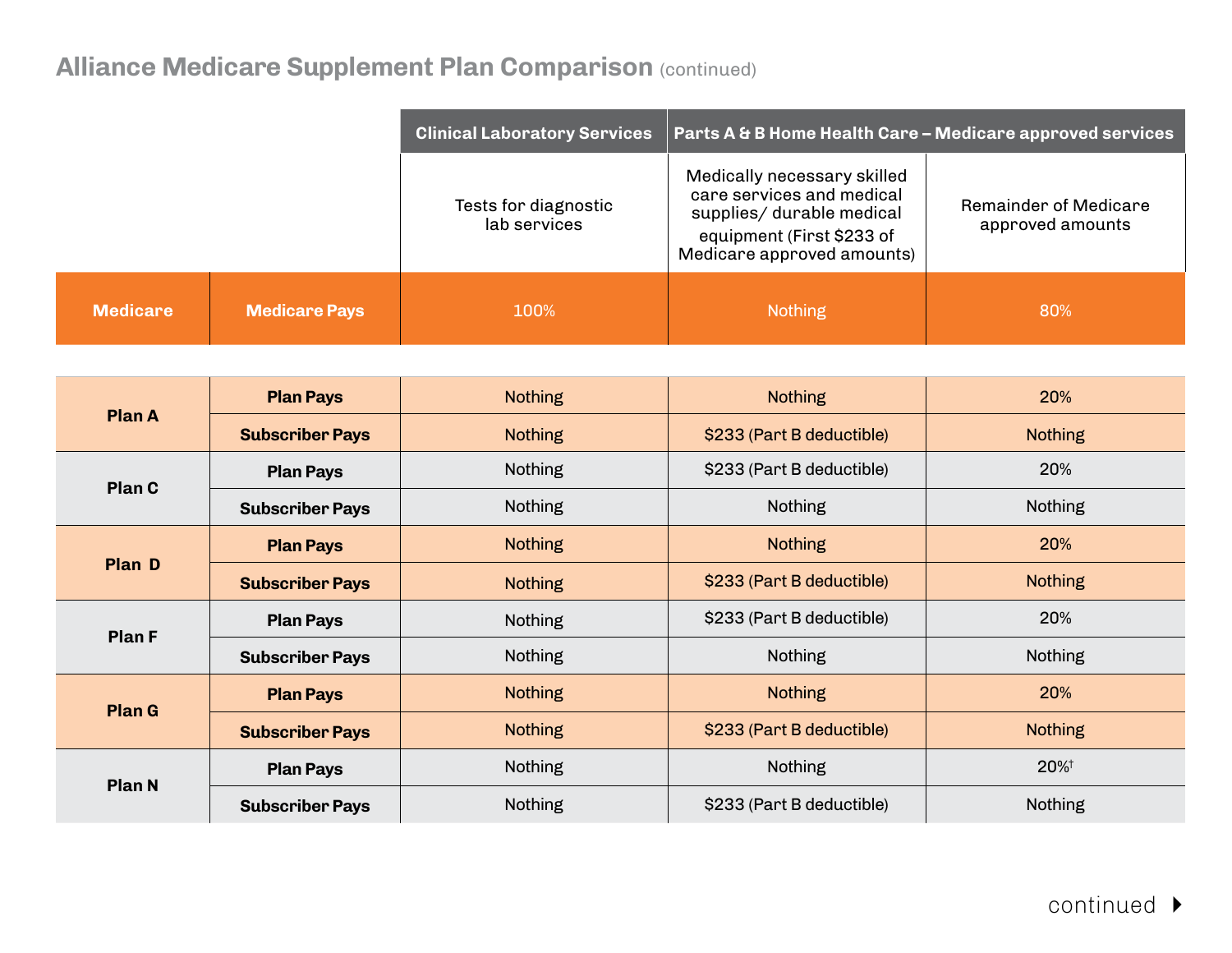|                 |                      | Other Benefits - Not covered by Medicare                                                                                                                                                                |  |
|-----------------|----------------------|---------------------------------------------------------------------------------------------------------------------------------------------------------------------------------------------------------|--|
|                 |                      | Foreign Travel – Not covered by Medicare, medically necessary emergency care services<br>beginning during the first 60 days of each trip outside the USA.<br>First \$250 each year/Remainder of charges |  |
| <b>Medicare</b> | <b>Medicare Pays</b> | Nothing (except under limited circumstances)                                                                                                                                                            |  |

| <b>Plan A</b> | <b>Plan Pays</b>       | <b>Nothing</b>                                           |  |
|---------------|------------------------|----------------------------------------------------------|--|
|               | <b>Subscriber Pays</b> | <b>Nothing</b>                                           |  |
| <b>Plan C</b> | <b>Plan Pays</b>       | \$0/80% to a lifetime maximum of \$50,000                |  |
|               | <b>Subscriber Pays</b> | \$250/20% and amounts over the \$50,000 lifetime maximum |  |
| <b>Plan D</b> | <b>Plan Pays</b>       | \$0/80% to a lifetime maximum of \$50,000                |  |
|               | <b>Subscriber Pays</b> | \$250/20% and amounts over the \$50,000 lifetime maximum |  |
| <b>Plan F</b> | <b>Plan Pays</b>       | \$0/80% to a lifetime maximum of \$50,000                |  |
|               | <b>Subscriber Pays</b> | \$250/20% and amounts over the \$50,000 lifetime maximum |  |
| <b>Plan G</b> | <b>Plan Pays</b>       | \$0/80% to a lifetime maximum of \$50,000                |  |
|               | <b>Subscriber Pays</b> | \$250/20% and amounts over the \$50,000 lifetime maximum |  |
| <b>Plan N</b> | <b>Plan Pays</b>       | \$0/80% to a lifetime maximum of \$50,000                |  |
|               | <b>Subscriber Pays</b> | \$250/20% and amounts over the \$50,000 lifetime maximum |  |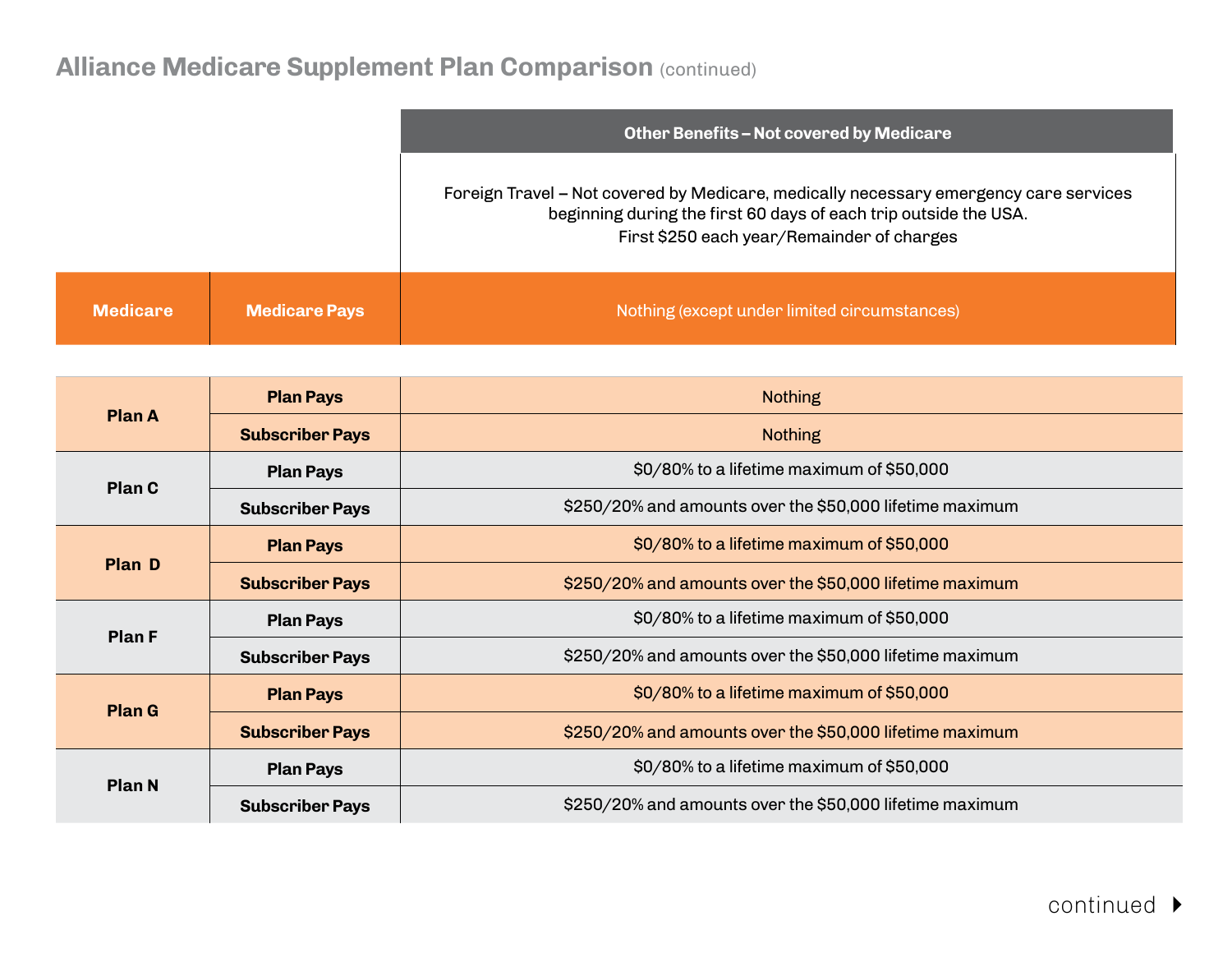- $1$  A benefit period begins on the first day you receive service as an inpatient in a hospital and ends after you have been out of the hospital and have not received skilled care in any other facilities for 60 days in a row.
- <sup>2</sup> NOTICE: When your Medicare Part A hospital benefits are exhausted, HAP stands in the place of Medicare and pays whatever amount Medicare would have paid for up to an additional 365 days. During this time the hospital can't bill you for the balance based on any difference between its billed charges and the amount Medicare would have paid.
- <sup>3</sup> You must meet Medicare's requirements, including having been in a hospital for at least three days, and enter a Medicare-approved facility within 30 days after leaving the hospital.
- <sup>4</sup> You must meet Medicare's requirements including a doctor's certification of terminal illness.
- $5$  Medical expenses In or out of the hospital and outpatient hospital treatment, such as physician's services, inpatient and outpatient medical services and surgical services, physical and speech therapy, diagnostic tests, durable medical equipment.
- †20% except up to a \$20 office visit and up to a \$50 emergency visit copay.
- †† Once you have been billed \$233 of Medicare-approved amounts for covered services, your Part B deductible will have been met for the calendar year.